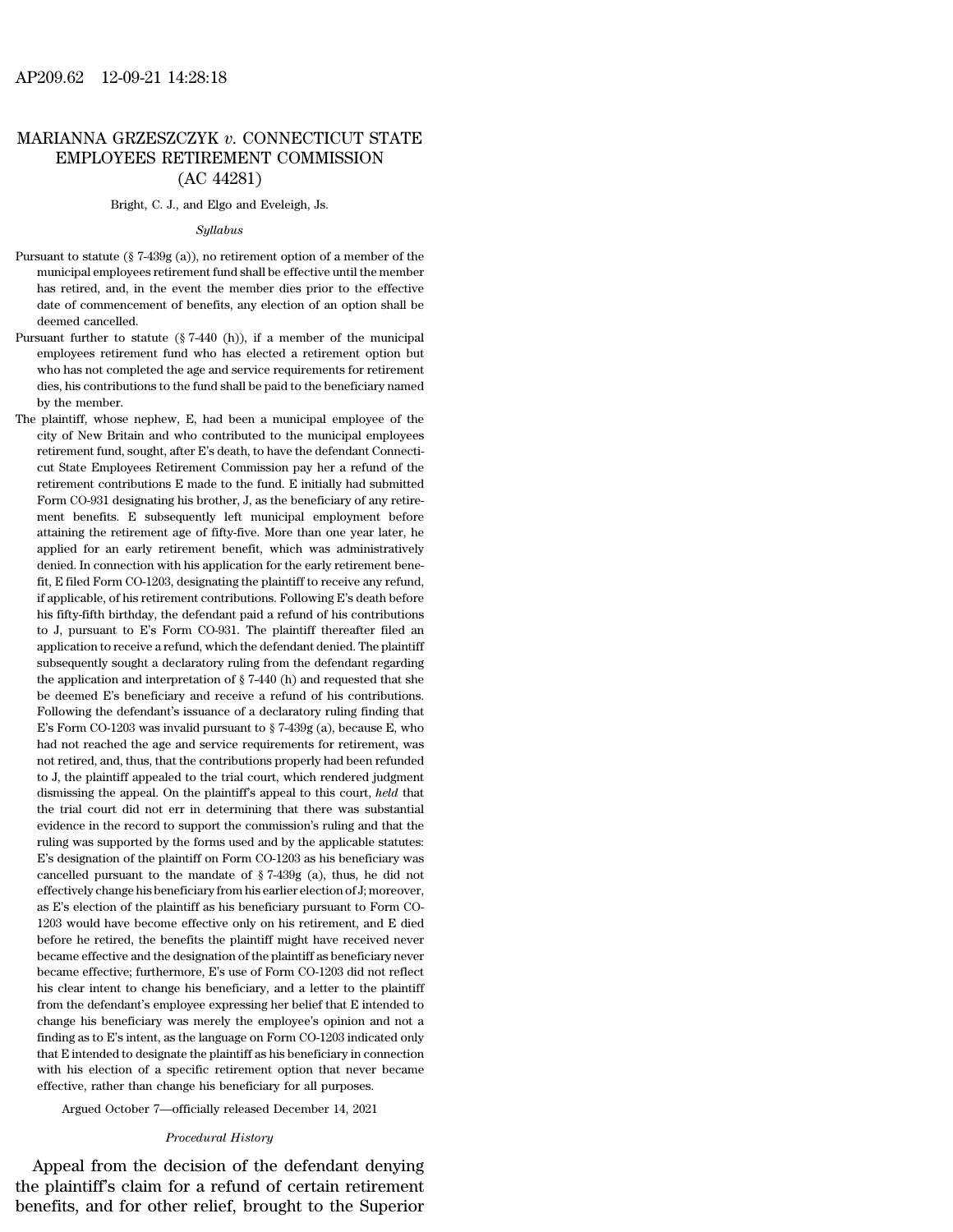Court in the judicial district of New Britain and tried to<br>the court, *Cordani*, J.; judgment dismissing the appeal,<br>from , which, the plaintiff, appealed, to, this, court Court in the judicial district of New Britain and tried to<br>the court, *Cordani*, *J*.; judgment dismissing the appeal,<br>from which the plaintiff appealed to this court. Court in the judicial district of New Britain and tried to<br>the court, *Cordani*, *J*.; judgment dismissing the appeal,<br>from which the plaintiff appealed to this court.<br>Affirmed. *Court in the judicial district of New Britain and tried to* the court, *Cordani*, *J*.; judgment dismissing the appeal, from which the plaintiff appealed to this court. *Affirmed.*<br>*Russell D. Zimberlin*, with whom was *W era* Court in the judicial district of New Brit<br>the court, *Cordani*, *J*.; judgment dismis<br>from which the plaintiff appealed<br>Affirmed.<br>*Russell D. Zimberlin*, with whom was<br>*erlin*, for the appellant (plaintiff).<br>*Cindy Cordani, J.*; judgment dismissing the appeal,<br> *Cindy which the plaintiff appealed to this court.*<br> *Firmed.*<br> *Russell D. Zimberlin*, with whom was *Winona Zimb-<br>
lin*, for the appellant (plaintiff).<br> *Cindy M. Cieslak*, From which the plaintiff appealed to this *Affirmed.*<br>*Russell D. Zimberlin*, with whom was *Winon erlin*, for the appellant (plaintiff).<br>*Cindy M. Cieslak*, with whom, on the br<br>*Michael J. Rose*, for the appellee (defe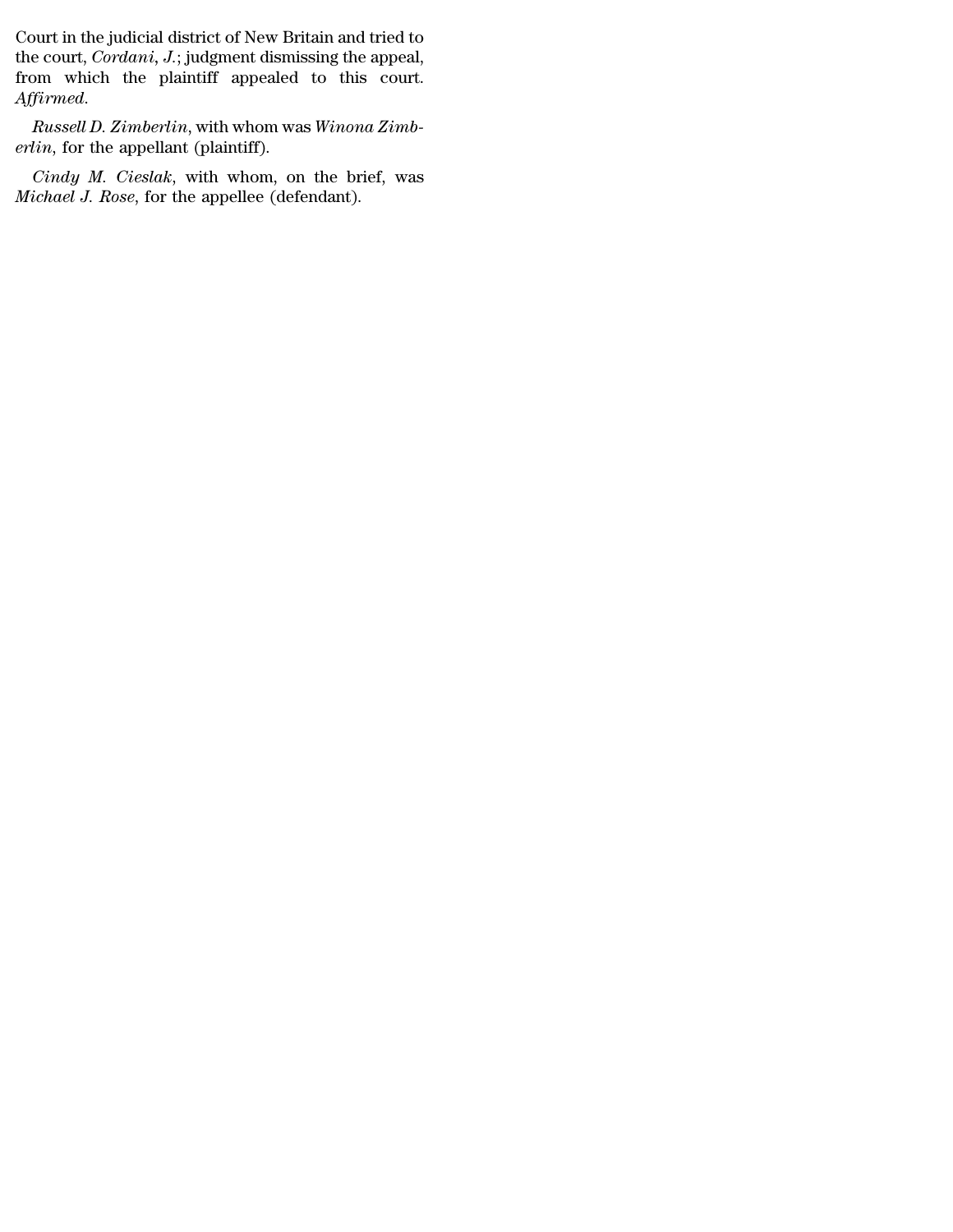# *Opinion*

Opinion<br>BRIGHT, C. J. The plaintiff, Marianna Grzeszczyk,<br>peals from the judgment of the trial court dismissing<br>readministrative appeal from the declaratory ruling opinion<br>BRIGHT, C. J. The plaintiff, Marianna Grzeszczyk,<br>appeals from the judgment of the trial court dismissing<br>her administrative appeal from the declaratory ruling<br>issued by the defendant the Connecticut State Employ. opinion<br>BRIGHT, C. J. The plaintiff, Marianna Grzeszczyk,<br>appeals from the judgment of the trial court dismissing<br>her administrative appeal from the declaratory ruling<br>issued by the defendant, the Connecticut State Employopinion<br>
BRIGHT, C. J. The plaintiff, Marianna Grzeszczyk,<br>
appeals from the judgment of the trial court dismissing<br>
her administrative appeal from the declaratory ruling<br>
issued by the defendant, the Connecticut State Emp opinion<br>
BRIGHT, C. J. The plaintiff, Marianna Grzeszczyk,<br>
appeals from the judgment of the trial court dismissing<br>
her administrative appeal from the declaratory ruling<br>
issued by the defendant, the Connecticut State Em  $u_{prnion}$ <br>BRIGHT, C. J. The plaintiff, Marianna Grzeszczyk,<br>appeals from the judgment of the trial court dismissing<br>her administrative appeal from the declaratory ruling<br>issued by the defendant, the Connecticut State Emplo BRIGHT, C. J. The plaintiff, Marianna Grzeszczyk,<br>appeals from the judgment of the trial court dismissing<br>her administrative appeal from the declaratory ruling<br>issued by the defendant, the Connecticut State Employ-<br>ees Ret appeals from the judgment of the trial court dismissing<br>her administrative appeal from the declaratory ruling<br>issued by the defendant, the Connecticut State Employ-<br>ees Retirement Commission (commission),<sup>1</sup> denying<br>the pl her administrative appeal from the declaratory ruling<br>issued by the defendant, the Connecticut State Employ-<br>ees Retirement Commission (commission),<sup>1</sup> denying<br>the plaintiff's request for a refund of the retirement<br>contrib issued by the defendant, the Connecticut State Employ-<br>ees Retirement Commission (commission),<sup>1</sup> denying<br>the plaintiff's request for a refund of the retirement<br>contributions made by her nephew, Edward Panus<br>(Edward). The ees Retirement Commission (commission),<sup>1</sup> denying<br>the plaintiff's request for a refund of the retirement<br>contributions made by her nephew, Edward Panus<br>(Edward). The plaintiff claims that the court improperly<br>determined the plaintiff's request for a refund of the contributions made by her nephew, Edv<br>(Edward). The plaintiff claims that the cour<br>determined that Edward designated his bi<br>Panus (John), as the beneficiary who was<br>receive a ref Intributions inade by her hephew, Edward Fanus<br>dward). The plaintiff claims that the court improperly<br>termined that Edward designated his brother, John<br>mus (John), as the beneficiary who was entitled to<br>ceive a refund of E (Edward). The plaintin claims that the Court Improperty<br>determined that Edward designated his brother, John<br>Panus (John), as the beneficiary who was entitled to<br>receive a refund of Edward's retirement contributions.<br>We aff

determined that Edward designated his brother, John<br>Panus (John), as the beneficiary who was entitled to<br>receive a refund of Edward's retirement contributions.<br>We affirm the judgment of the court.<br>The following facts, as f Faitus (John), as the beneficially who was entitled to<br>receive a refund of Edward's retirement contributions.<br>We affirm the judgment of the court.<br>The following facts, as found by the commission, and<br>procedural history are receive a retund of Edward's retirement contributions.<br>We affirm the judgment of the court.<br>The following facts, as found by the commission, and<br>procedural history are relevant to our resolution of the<br>plaintiff's claim. O We amin't the judgment of the court.<br>The following facts, as found by the commission, and<br>procedural history are relevant to our resolution of the<br>plaintiff's claim. On February 5, 1985, Edward was hired<br>by the city of New The following facts, as found by the commission, and<br>procedural history are relevant to our resolution of the<br>plaintiff's claim. On February 5, 1985, Edward was hired<br>by the city of New Britain (city), and he contributed<br>t procedural history are relevant to our resolution of the plaintiff's claim. On February 5, 1985, Edward was hired by the city of New Britain (city), and he contributed to the Connecticut Municipal Employees Retirement Syst plaintiff's claim. On February 5, 1985, Edward was hired<br>by the city of New Britain (city), and he contributed<br>to the Connecticut Municipal Employees Retirement<br>System (retirement system) administered by the com-<br>mission. by the city of New Britain (city), and he contributed<br>to the Connecticut Municipal Employees Retirement<br>System (retirement system) administered by the com-<br>mission. On April 7, 1986, Edward submitted Form CO-<br>931, titled " to the Connecticut Municipal Employees Retirement<br>System (retirement system) administered by the com-<br>mission. On April 7, 1986, Edward submitted Form CO-<br>931, titled "Designation of Retirement System-Tier-<br>Plan-Beneficiar System (retirement system) administered by the commission. On April 7, 1986, Edward submitted Form CO-<br>931, titled "Designation of Retirement System-Tier-<br>Plan-Beneficiary," designating John as his beneficiary.<br>The form's mission. On April 7, 1986, Edward submitted Form CO-<br>931, titled "Designation of Retirement System-Tier-<br>Plan-Beneficiary," designating John as his beneficiary.<br>The form's certification provides: "I hereby revoke all<br>previ 931, titled "Designation of Retirement System-Tier-<br>Plan-Beneficiary," designating John as his beneficiary.<br>The form's certification provides: "I hereby revoke all<br>previous appointments of beneficiaries made by me,<br>if any, Plan-Beneficiary," designating John as his beneficiary.<br>The form's certification provides: "I hereby revoke all<br>previous appointments of beneficiaries made by me,<br>if any, and designate the person(s) named above as<br>benefici The form's certification provides: "I hereby revoke all<br>previous appointments of beneficiaries made by me,<br>if any, and designate the person(s) named above as<br>beneficiary(ies) . . . to receive upon my death any and<br>all sums previous appointments of beneficiaries made by me, if any, and designate the person(s) named above as beneficiary(ies) . . . to receive upon my death any and all sums due me from the [r]etirement [s]ystem of which I am a any, and designate the person(s) hained above as<br>neficiary(ies) . . . to receive upon my death any and<br>sums due me from the [r]etirement [s]ystem of which<br>am a member. This designation shall remain in effect<br>less I subseq benenciary(ies) . . . to receive upon my dearn any and<br>all sums due me from the [r]etirement [s]ystem of which<br>I am a member. This designation shall remain in effect<br>unless I subsequently change it by written notice to the

an sunts due the from the p jettrement [s]ystem or which<br>I am a member. This designation shall remain in effect<br>unless I subsequently change it by written notice to the<br>State Retirement Division."<br>In January, 2000, before ment a member. This designation shall remain in enect<br>unless I subsequently change it by written notice to the<br>State Retirement Division."<br>In January, 2000, before attaining the retirement age<br>of fifty-five years old, Edwa nection."<br>
State Retirement Division."<br>
In January, 2000, before attaining the retirement age<br>
of fifty-five years old, Edward stopped working for the<br>
city. On June 12, 2014, he applied "for an early retire-<br>
ment benefit In January, 2000, before attaining the retirement age<br>of fifty-five years old, Edward stopped working for the<br>city. On June 12, 2014, he applied "for an early retire-<br>ment benefit pending a decision on his nonservice con-In January, 2000, before attaining the retirement age<br>of fifty-five years old, Edward stopped working for the<br>city. On June 12, 2014, he applied "for an early retire-<br>ment benefit pending a decision on his nonservice conof fifty-five years old, Edward stopped working for the<br>city. On June 12, 2014, he applied "for an early retire-<br>ment benefit pending a decision on his nonservice con-<br>nected disability retirement application. . . . How-<br>e city. On June 12, 2014, he applied "for an early retirement benefit pending a decision on his nonservice connected disability retirement application. . . . However, [his] application was administratively denied given that ment benefit pending a decision on his nonservice con-<br>nected disability retirement application. . . . How-<br>ever, [his] application was administratively denied<br>given that it was filed more than twelve months follow-<br>ing th nected disability retirement application. . . . How-<br>
ever, [his] application was administratively denied<br>
given that it was filed more than twelve months follow-<br>
ing the date his employment terminated." On June 19,<br>
2014 ever, [his] application was administratively denied<br>given that it was filed more than twelve months follow-<br>ing the date his employment terminated." On June 19,<br>2014, in connection with his application for an early<br>retirem given that it was filed more than twelve months following the date his employment terminated." On June 19, 2014, in connection with his application for an early retirement, Edward submitted Form CO-1203, titled "Income Pay ing the date his employment terminated." On June 19,<br>2014, in connection with his application for an early<br>retirement, Edward submitted Form CO-1203, titled<br>"Income Payment Election Form," electing to receive a<br>reduced mon 2014, in connection with his application for an early<br>retirement, Edward submitted Form CO-1203, titled<br>"Income Payment Election Form," electing to receive a<br>reduced monthly benefit for his lifetime with payments<br>guarantee retirement, Edward submitted Form CO-1203, titled<br>
"Income Payment Election Form," electing to receive a<br>
reduced monthly benefit for his lifetime with payments<br>
guaranteed for twenty years from his date of retirement.<br>
Th "Income Payment Election Form," electing to receive a<br>reduced monthly benefit for his lifetime with payments<br>guaranteed for twenty years from his date of retirement.<br>The form includes the following explanation of the elec reduced monthly benefit for his lifetime with payments<br>guaranteed for twenty years from his date of retirement.<br>The form includes the following explanation of the elec-<br>tion: "If you should die within . . . [twenty] years guaranteed for twenty years from his date of retirement.<br>The form includes the following explanation of the election: "If you should die within . . . [twenty] years . . .<br>from your date of retirement, the remaining payment The form includes the following explanation of the election: "If you should die within  $\ldots$  [twenty] years  $\ldots$  from your date of retirement, the remaining payments will be made to your contingent annuitant(s). Because tion: "If you should die within  $\ldots$  [twenty] years  $\ldots$  from your date of retirement, the remaining payments will be made to your contingent annuitant(s). Because this is a period certain option, if your annuitant dies from your date of retirement, the remaining payments<br>will be made to your contingent annuitant(s). Because<br>this is a period certain option, if your annuitant dies<br>before you, you may choose a new designated annuitant<br>if y will be made to your contingent annuitant(s). Because<br>this is a period certain option, if your annuitant dies<br>before you, you may choose a new designated annuitant<br>if you provide [the retirement system] with a certified<br>co this is a period certain option, if your annuitant dies<br>before you, you may choose a new designated annuitant<br>if you provide [the retirement system] with a certified<br>copy of the death certificate. If you die before your<br>an before you, you may choose a new designated annuitant<br>if you provide [the retirement system] with a certified<br>copy of the death certificate. If you die before your<br>annuitant and your annuitant dies before the expiration<br>of if you provide [the retirement system] with a certified<br>copy of the death certificate. If you die before your<br>annuitant and your annuitant dies before the expiration<br>of the selected period, the commuted value of the<br>remain copy of the death certificate. If you die before your annuitant and your annuitant dies before the expiration<br>of the selected period, the commuted value of the<br>remaining guaranteed payments shall be paid in one<br>lump sum to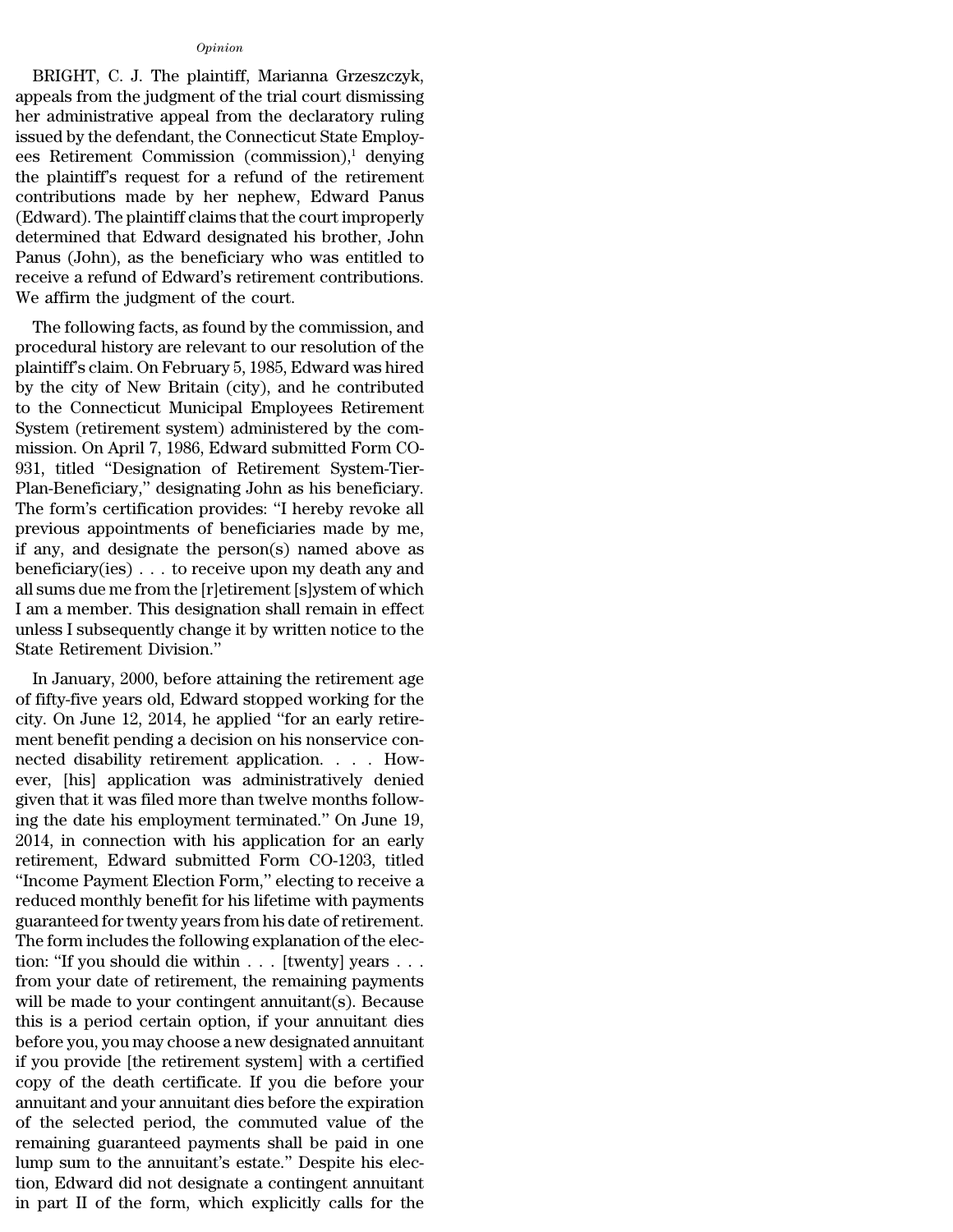"Designation of Contingent Annuitant." In part IV of<br>the form, titled "Designation of Beneficiary to Receive<br>Befund if Applicable," Edward did list the plaintiff as "Designation of Contingent Annuitant." In part IV of<br>the form, titled "Designation of Beneficiary to Receive<br>Refund if Applicable," Edward did list the plaintiff as<br>the "Iblonoficiary designated to receive remaining con-"Designation of Contingent Annuitant." In part IV of<br>the form, titled "Designation of Beneficiary to Receive<br>Refund if Applicable," Edward did list the plaintiff as<br>the "[b]eneficiary designated to receive remaining con-<br>t "Designation of Contingent Annuitant." In part IV of<br>the form, titled "Designation of Beneficiary to Receive<br>Refund if Applicable," Edward did list the plaintiff as<br>the "[b]eneficiary designated to receive remaining con-<br>t "Designation of Contingent Annuitant." In part IV of<br>the form, titled "Designation of Beneficiary to Receive<br>Refund if Applicable," Edward did list the plaintiff as<br>the "[b]eneficiary designated to receive remaining con-<br>t "Designation of Contingent Annuitant." In part IV<br>the form, titled "Designation of Beneficiary to Rece<br>Refund if Applicable," Edward did list the plaintiff<br>the "[b]eneficiary designated to receive remaining c<br>tributions an besignation of Contingent Annutaant. In part TV of<br>e form, titled "Designation of Beneficiary to Receive<br>fund if Applicable," Edward did list the plaintiff as<br>e "[b]eneficiary designated to receive remaining con-<br>butions a the form, the Designation of Beneficiary to Receive<br>Refund if Applicable," Edward did list the plaintiff as<br>the "[b]eneficiary designated to receive remaining con-<br>tributions and interest (if any) *after* the deaths of mem

Refulta in Applicable, Edward did list the plaintin as<br>the "[b]eneficiary designated to receive remaining con-<br>tributions and interest (if any) *after* the deaths of mem-<br>ber and annuitant." (Emphasis in original.)<br>On Octo tributions and interest (if any) *after* the deaths of member and annuitant." (Emphasis in original.)<br>On October 22, 2015, before his fifty-fifth birthday,<br>Edward died. The commission subsequently refunded<br>\$23,619.57, repr thum to and interest (if any) *after* the deaths of hemis-<br>ber and annuitant." (Emphasis in original.)<br>On October 22, 2015, before his fifty-fifth birthday,<br>Edward died. The commission subsequently refunded<br>\$23,619.57, re ber and annutrant. (Emphasis in original.)<br>
On October 22, 2015, before his fifty-fifth birthday,<br>
Edward died. The commission subsequently refunded<br>
\$23,619.57, representing Edward's contributions to the<br>
retirement syste On October 22, 2015, before his fifty-fifth birthday,<br>Edward died. The commission subsequently refunded<br>\$23,619.57, representing Edward's contributions to the<br>retirement system and interest accumulated thereon,<br>to John, pu Edward died. The commission subsequently refunded<br>\$23,619.57, representing Edward's contributions to the<br>retirement system and interest accumulated thereon,<br>to John, pursuant to the Form CO-931 Edward com-<br>pleted in 1986. \$23,619.57, representing Edward's contributions to the retirement system and interest accumulated thereon, to John, pursuant to the Form CO-931 Edward completed in 1986. Nevertheless, in a December 8, 2017 letter to the pl retirement system and interest accumulated thereon,<br>to John, pursuant to the Form CO-931 Edward com-<br>pleted in 1986. Nevertheless, in a December 8, 2017<br>letter to the plaintiff, Kimberly McAdam, a coordinator<br>for the retir to John, pursuant to the Form CO-931 Edward completed in 1986. Nevertheless, in a December 8, 2017<br>letter to the plaintiff, Kimberly McAdam, a coordinator<br>for the retirement system, stated: "[Edward] was sched-<br>uled to sta pleted in 1986. Nevertheless, in a December 8, 2017<br>letter to the plaintiff, Kimberly McAdam, a coordinator<br>for the retirement system, stated: "[Edward] was sched-<br>uled to start receiving retirement benefits as of his [fif letter to the plaintiff, Kimberly McAdam, a coordinator<br>for the retirement system, stated: "[Edward] was sched-<br>uled to start receiving retirement benefits as of his [fifty-<br>fifth] birthday . . . . When his records were re for the retirement system, stated: "[Edward] was sched-<br>uled to start receiving retirement benefits as of his [fifty-<br>fifth] birthday . . . . When his records were reviewed,<br>we discovered that he passed away . . . . [Edwa uled to start receiving retirement benefits as of his [fifty-<br>fifth] birthday . . . . When his records were reviewed,<br>we discovered that he passed away . . . . [Edward]<br>had chosen you to be his beneficiary in the event of fifth] birthday  $\ldots$ . When his records<br>we discovered that he passed away .<br>had chosen you to be his beneficiary<br>his death. Consequently, you are entitl<br>refund of his employee contributions<br>have enclosed an application fo E unscovered that he passed away  $\cdot \cdot \cdot$ . [Edward]<br>d chosen you to be his beneficiary in the event of<br>s death. Consequently, you are entitled to receive a<br>fund of his employee contributions and interest. I<br>we enclosed an had chosen you to be his beneficiary in the event of<br>his death. Consequently, you are entitled to receive a<br>refund of his employee contributions and interest. I<br>have enclosed an application for you to complete so<br>that you

how each. Consequently, you are entitled to receive a<br>refund of his employee contributions and interest. I<br>have enclosed an application for you to complete so<br>that you may receive this refund."<br>The plaintiff submitted the refund of his employee contributions and interest. I<br>have enclosed an application for you to complete so<br>that you may receive this refund."<br>The plaintiff submitted the completed application for<br>a refund in December, 2017. raive enclosed an application for you to complete so<br>that you may receive this refund."<br>The plaintiff submitted the completed application for<br>a refund in December, 2017. In a June 7, 2018 letter,<br>however, McAdam stated: "I The plaintiff submitted the completed application for<br>a refund in December, 2017. In a June 7, 2018 letter,<br>however, McAdam stated: "I did not realize that you<br>had already received the refund, which is handled by<br>a differe The plaintiff submitted the completed application for<br>a refund in December, 2017. In a June 7, 2018 letter,<br>however, McAdam stated: "I did not realize that you<br>had already received the refund, which is handled by<br>a differe a refund in December, 2017. In a June 7, 2018 letter,<br>however, McAdam stated: "I did not realize that you<br>had already received the refund, which is handled by<br>a different staff member. I apologize for the error."<br>Thereafte however, McAdam stated: "I did not realize that you<br>had already received the refund, which is handled by<br>a different staff member. I apologize for the error."<br>Thereafter, in a June 20, 2018 letter, after realizing that<br>a r had already received the refund, which is handled by<br>a different staff member. I apologize for the error."<br>Thereafter, in a June 20, 2018 letter, after realizing that<br>a refund had previously been paid to John, McAdam<br>denie a different staff member. I apologize for the error."<br>Thereafter, in a June 20, 2018 letter, after realizing that<br>a refund had previously been paid to John, McAdam<br>denied the plaintiff's request for a refund, explaining<br>th Thereafter, in a June 20, 2018 letter, after realizing that<br>a refund had previously been paid to John, McAdam<br>denied the plaintiff's request for a refund, explaining<br>that Edward's Form CO-1203 was not valid and that,<br>as a a refund had previously been paid to John, McAdam<br>denied the plaintiff's request for a refund, explaining<br>that Edward's Form CO-1203 was not valid and that,<br>as a result, the retirement system properly refunded<br>Edward's ret denied the plaintiff's request for a refund, explaining<br>that Edward's Form CO-1203 was not valid and that,<br>as a result, the retirement system properly refunded<br>Edward's retirement contributions and interest to John<br>on Dece that Edward's Form CO-1203 was not valid and that,<br>as a result, the retirement system properly refunded<br>Edward's retirement contributions and interest to John<br>on December 31, 2015, in accordance with Edward's<br>designation o as a result, the retirement system properly refunded<br>Edward's retirement contributions and interest to John<br>on December 31, 2015, in accordance with Edward's<br>designation on the Form CO-931 Edward completed<br>when he joined t Edward's retirement contributions and interest to John<br>on December 31, 2015, in accordance with Edward's<br>designation on the Form CO-931 Edward completed<br>when he joined the retirement system in 1986. At the end<br>of the lette on December 31, 2015, in accordesignation on the Form CO-93<br>when he joined the retirement sys<br>of the letter, McAdam stated that<br>situation. I believe that your nep<br>to be the beneficiary, but he did no<br>steps to make that cha Signation on the Form CO-551 Edward Completed<br>
nen he joined the retirement system in 1986. At the end<br>
the letter, McAdam stated that "[i]t's an unfortunate<br>
uation. I believe that your nephew intended for you<br>
be the be when he joined the rethrement system in 1960. At the end<br>of the letter, McAdam stated that "[i]t's an unfortunate<br>situation. I believe that your nephew intended for you<br>to be the beneficiary, but he did not take the appro

of the letter, McAdalli stated that [1]t s all diffeormation. I believe that your nephew intended for you<br>to be the beneficiary, but he did not take the appropriate<br>steps to make that change."<br>On April 5, 2019, the plainti stuation. There is that your heplew intended for you<br>to be the beneficiary, but he did not take the appropriate<br>steps to make that change."<br>On April 5, 2019, the plaintiff filed a petition with the<br>commission seeking a de to be the beneficiary, but he did not take the appropriate<br>steps to make that change."<br>On April 5, 2019, the plaintiff filed a petition with the<br>commission seeking a declaratory ruling regarding the<br>application and interp steps to make that change.<br>
On April 5, 2019, the plaintiff filed a petition with the<br>
commission seeking a declaratory ruling regarding the<br>
application and interpretation of General Statutes § 7-<br>
440 (h).<sup>2</sup> The plainti On April 5, 2019, the plaintiff filed a petition with the commission seeking a declaratory ruling regarding the application and interpretation of General Statutes  $\S$  7-440 (h).<sup>2</sup> The plaintiff requested that she be deem commission seeking a declaratory ruling regarding the application and interpretation of General Statutes  $\S$  7-440 (h).<sup>2</sup> The plaintiff requested that she be deemed Edward's intended beneficiary and receive a refund of h application and interpretation of General Statutes § 7-<br>440 (h).<sup>2</sup> The plaintiff requested that she be deemed<br>Edward's intended beneficiary and receive a refund of<br>his retirement contributions. On September 19, 2019,<br>the 440 (h).<sup>2</sup> The plaintiff requested that she be deemed<br>Edward's intended beneficiary and receive a refund of<br>his retirement contributions. On September 19, 2019,<br>the commission issued its ruling finding that John was<br>the i Edward's intended beneficiary and receive a refund of<br>his retirement contributions. On September 19, 2019,<br>the commission issued its ruling finding that John was<br>the individual entitled to a refund of Edward's retire-<br>ment his retirement contributions. On September 19, 2019,<br>the commission issued its ruling finding that John was<br>the individual entitled to a refund of Edward's retire-<br>ment contributions and, therefore, denied the plaintiff's the commission issued its ruling finding that John was<br>the individual entitled to a refund of Edward's retire-<br>ment contributions and, therefore, denied the plaintiff's<br>requests. The commission explained that "[Edward]<br>had the individual entitled to a refund of Edward's retire-<br>ment contributions and, therefore, denied the plaintiff's<br>requests. The commission explained that "[Edward]<br>had completed Form CO-1203 electing an optional form<br>of pa ment contributions and, therefore, denied the plaintiff's<br>requests. The commission explained that "[Edward]<br>had completed Form CO-1203 electing an optional form<br>of payment, but he did not complete the age and service<br>requi requests. The commission explained that "[Edward]<br>had completed Form CO-1203 electing an optional form<br>of payment, but he did not complete the age and service<br>requirements for retirement because he had not reached<br>age [fif had completed Form CO-1203 electing an optional form<br>of payment, but he did not complete the age and service<br>requirements for retirement because he had not reached<br>age [fifty-five]. [General Statutes §] 7-439g (a) provides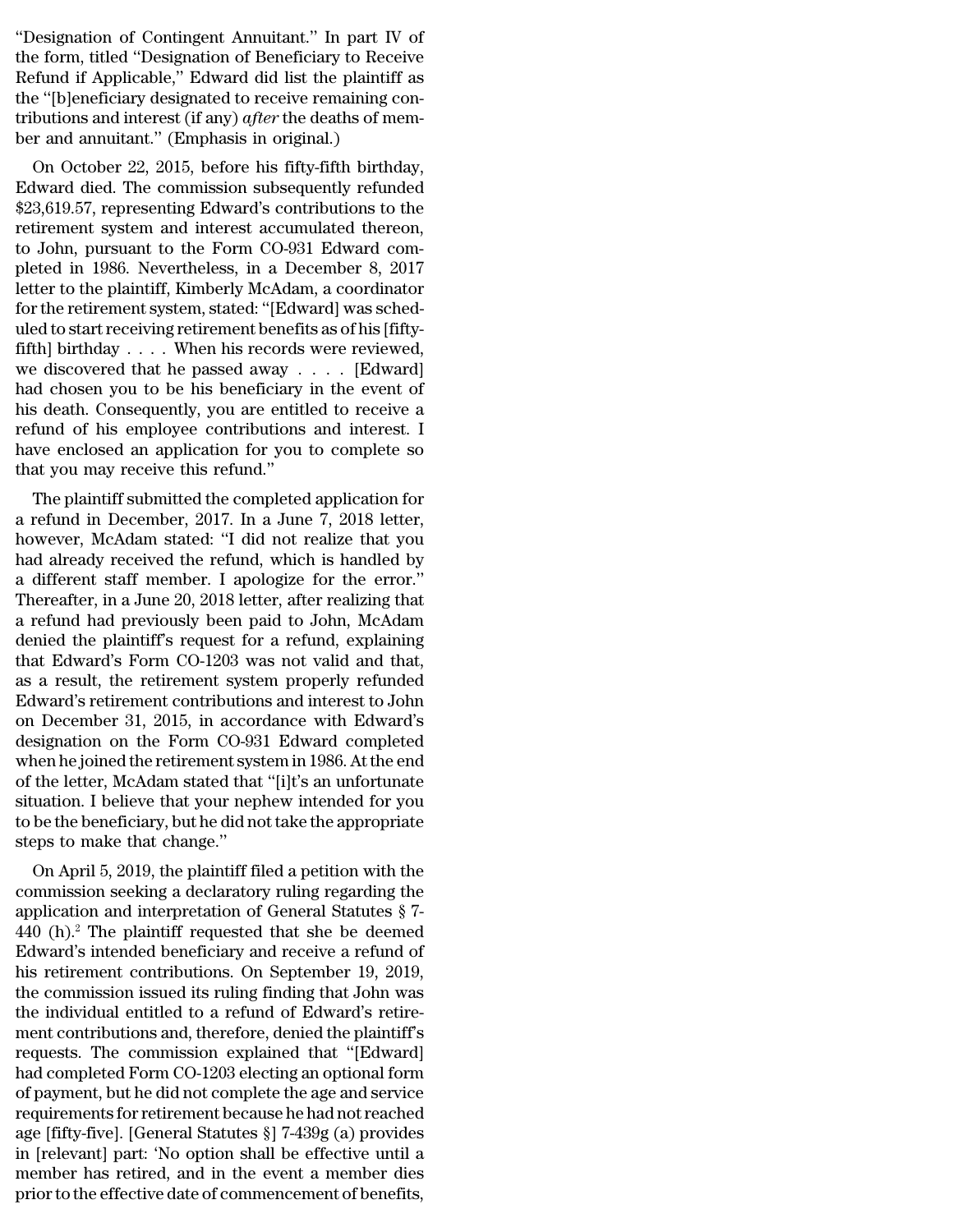any election of an option shall be deemed cancelled<br>. . . . . . . Accordingly, because [Edward] was not retired<br>because he had not reached the age and service require any election of an option shall be deemed cancelled<br> $\ldots$  .' Accordingly, because [Edward] was not retired<br>because he had not reached the age and service require-<br>monts, the election made on his [Eorm CO 1203] was any election of an option shall be deemed cancelled<br>  $\ldots$   $\therefore$  Accordingly, because [Edward] was not retired<br>
because he had not reached the age and service require-<br>
ments, the election made on his [Form CO-1203] was<br> any election of an option shall be deemed cancelled<br>  $\ldots$   $\cdot$  Accordingly, because [Edward] was not retired<br>
because he had not reached the age and service require-<br>
ments, the election made on his [Form CO-1203] was<br>
n any election of an option shall be deemed cancelled<br>
. . . . ' Accordingly, because [Edward] was not retired<br>
because he had not reached the age and service require-<br>
ments, the election made on his [Form CO-1203] was<br>
no refunded to the beneficiary he designated on his Form any election of an option shall be deemed cancelled<br>
....' Accordingly, because [Edward] was not retired<br>
because he had not reached the age and service require-<br>
ments, the election made on his [Form CO-1203] was<br>
not ... designation. Example 1 and not reached the age and service require-<br>
ents, the election made on his [Form CO-1203] was<br>
t . . . . valid, and the contributions were properly<br>
funded to the beneficiary he designated on his Form<br>
D-931, refunded to the beneficiary he designated on his Form<br>refunded to the beneficiary he designated on his Form<br>CO-931, John Panus, which remained a valid beneficiary<br>designation.<br>"Indeed, [Edward] elected a [twenty year] cert

not The Unit of the beneficiary he designated on his Form<br>CO-931, John Panus, which remained a valid beneficiary<br>designation.<br>"Indeed, [Edward] elected a [twenty year] certain<br>retirement benefit, and his Form CO-1203 ident refunded to the beneficiary he designated on his Form<br>CO-931, John Panus, which remained a valid beneficiary<br>designation.<br>"Indeed, [Edward] elected a [twenty year] certain<br>retirement benefit, and his Form CO-1203 identifie CO-551, John Falus, which remained a valid benefictary<br>designation.<br>"Indeed, [Edward] elected a [twenty year] certain<br>retirement benefit, and his Form CO-1203 identified [the<br>plaintiff] as the beneficiary in [p]art IV. How "Indeed, [Edward] elected a [twenty year] certain<br>retirement benefit, and his Form CO-1203 identified [the<br>plaintiff] as the beneficiary in [p]art IV. However, as<br>indicated on the Form CO-1203, the beneficiary named<br>in [p] "Indeed, [Edward] elected a [twenty year] certain<br>retirement benefit, and his Form CO-1203 identified [the<br>plaintiff] as the beneficiary in [p]art IV. However, as<br>indicated on the Form CO-1203, the beneficiary named<br>in [p] plaintiff] as the beneficiary in [p]art IV. However, as<br>indicated on the Form CO-1203, the beneficiary named<br>in [p]art IV of this form is entitled to receive remaining<br>contributions and interest (if any) *after the deaths* indicated on the Form CO-1203, the beneficia<br>in [p]art IV of this form is entitled to receive r<br>contributions and interest (if any) *after the*<br>*the member and the annuitant following re*<br>Here, [Edward] was not retired as plat IV of this form is entitled to receive remaining<br>intributions and interest (if any) *after the deaths of*<br> $e$  *member and the annuitant following retirement*.<br>Pre, [Edward] was not retired as his disability retire-<br>e Following and interest (if any) ujter the deaths of<br>the member and the annuitant following retirement.<br>Here, [Edward] was not retired as his disability retire-<br>ment application had been administratively denied."<br>(Emphasis

the member and the annuitant jouourny retirement.<br>Here, [Edward] was not retired as his disability retire-<br>ment application had been administratively denied."<br>(Emphasis added; footnote omitted.)<br>On October 29, 2019, pursua There, [Edward] was not retired as its disability retire-<br>ment application had been administratively denied."<br>(Emphasis added; footnote omitted.)<br>On October 29, 2019, pursuant to General Statutes<br>§ 4-183 (a),<sup>3</sup> the plaint (Emphasis added; footnote omitted.)<br>
On October 29, 2019, pursuant to General Statutes<br>
§ 4-183 (a),<sup>3</sup> the plaintiff appealed to the Superior Court.<br>
On September 4, 2020, the court issued a memorandum<br>
of decision dismi On October 29, 2019, pursuant to General Statutes<br>
§ 4-183 (a),<sup>3</sup> the plaintiff appealed to the Superior Court.<br>
On September 4, 2020, the court issued a memorandum<br>
of decision dismissing the administrative appeal. The<br> On October 29, 2019, pursuant to General Statutes  $\S$  4-183 (a),<sup>3</sup> the plaintiff appealed to the Superior Court.<br>On September 4, 2020, the court issued a memorandum<br>of decision dismissing the administrative appeal. The<br>c  $\S$  4-183 (a),<sup>3</sup> the plaintiff appealed to the Superior Court.<br>On September 4, 2020, the court issued a memorandum<br>of decision dismissing the administrative appeal. The<br>court concluded that the commission's ruling was su On September 4, 2020, the court issued a memorandum<br>of decision dismissing the administrative appeal. The<br>court concluded that the commission's ruling was sup-<br>ported by substantial evidence in the record and was<br>consisten of decision dismissing the administrative appeal. The<br>court concluded that the commission's ruling was sup-<br>ported by substantial evidence in the record and was<br>consistent with both the forms used and the applicable<br>statut court concluded that the commission's ruling was sup-<br>ported by substantial evidence in the record and was<br>consistent with both the forms used and the applicable<br>statutes. The court reasoned: "The Form CO-931 com-<br>pleted a ported by substantial evidence in the record and was<br>consistent with both the forms used and the applicable<br>statutes. The court reasoned: "The Form CO-931 com-<br>pleted and filed by [Edward] on April 7, 1986, estab-<br>lished h consistent with both the forms used and the applicable<br>statutes. The court reasoned: "The Form CO-931 com-<br>pleted and filed by [Edward] on April 7, 1986, estab-<br>lished his brother, [John] as the beneficiary generally<br>of [h statutes. The court reasoned: "The Form CO-931 completed and filed by [Edward] on April 7, 1986, established his brother, [John] as the beneficiary generally of [his] retirement account. The designation of [John] as the be pleted and filed by [Edward] on April 7, 1986, established his brother, [John] as the beneficiary generally of [his] retirement account. The designation of [John] as the beneficiary using this form was not tied to any part lished his brother, [John] as the beneficiary generally<br>of [his] retirement account. The designation of [John]<br>as the beneficiary using this form was not tied to any<br>particular retirement election or benefit. In contrast, of [his] retirement account. The designation of [John]<br>as the beneficiary using this form was not tied to any<br>particular retirement election or benefit. In contrast,<br>the Form CO-1203 completed and filed by [Edward] on<br>June particular retirement election or benefit. In contrast,<br>the Form CO-1203 completed and filed by [Edward] on<br>June 19, 2014, elected a particular retirement benefit,<br>a twenty year certain benefit, and established the plain-<br> the Form CO-1203 completed and filed by [Edward] on<br>June 19, 2014, elected a particular retirement benefit,<br>a twenty year certain benefit, and established the plain-<br>tiff as beneficiary in connection with the elected bene June 19, 2014, elected a particular retirement benefit,<br>a twenty year certain benefit, and established the plain-<br>tiff as beneficiary in connection with the elected benefit.<br>Thus under § 7-439g (a), because [Edward] died b a twenty year certain benefit, and established the plaintiff as beneficiary in connection with the elected benefit.<br>Thus under § 7-439g (a), because [Edward] died before<br>the elected benefit commenced, both the election and tiff as beneficiary *in connection with the elected benefit*.<br>Thus under § 7-439g (a), because [Edward] died before<br>the elected benefit commenced, both the election and<br>the beneficiary appointment connected to the election Thus under § 7-439g (a), because [Ed<br>the elected benefit commenced, botl<br>the beneficiary appointment connect<br>were cancelled. In contrast, the ben<br>Form CO-931 was not connected to an<br>fit election and thus remained in pla<br>or E elected benefit confinenced, bout the election and<br>e beneficiary appointment connected to the election<br>prm CO-931 was not connected to any particular bene-<br>election and thus remained in place." (Emphasis in<br>iginal.) This the beneficiary appointment connected to the efection<br>
were cancelled. In contrast, the beneficiary named in<br>
Form CO-931 was not connected to any particular bene-<br>
fit election and thus remained in place." (Emphasis in<br>
o

were cancelled. In contrast, the beneficially handed in<br>Form CO-931 was not connected to any particular bene-<br>fit election and thus remained in place." (Emphasis in<br>original.) This appeal followed.<br>We begin with the applic Form CO-351 was not connected to any particular bene-<br>fit election and thus remained in place." (Emphasis in<br>original.) This appeal followed.<br>We begin with the applicable standard of review.<br>"[R]eview of an administrative In election and thus remained in place. (Emphasis in original.) This appeal followed.<br>
We begin with the applicable standard of review.<br>
"[R]eview of an administrative agency decision requires<br>
a court to determine whether Signal.) This appear followed.<br>
We begin with the applicable standard of review.<br>
"[R]eview of an administrative agency decision requires<br>
a court to determine whether there is substantial evi-<br>
dence in the administrative We begin with the applicable standard of review.<br>
"[R]eview of an administrative agency decision requires<br>
a court to determine whether there is substantial evi-<br>
dence in the administrative record to support the<br>
agency's "[R]eview of an administrative agency decision requires<br>a court to determine whether there is substantial evi-<br>dence in the administrative record to support the<br>agency's findings of basic fact and whether the conclu-<br>sion a court to determine whether there is substantial evidence in the administrative record to support the agency's findings of basic fact and whether the conclusions drawn from those facts are reasonable. . . . Neither this c dence in the administrative record to support the<br>agency's findings of basic fact and whether the conclu-<br>sions drawn from those facts are reasonable. . . . Nei-<br>ther this court nor the trial court may retry the case or<br>su agency's findings of basic fact and whether the conclusions drawn from those facts are reasonable. . . . Neither this court nor the trial court may retry the case or substitute its own judgment for that of the administrati sions drawn from those facts are reasonable. . . . Neither this court nor the trial court may retry the case or substitute its own judgment for that of the administrative agency on the weight of the evidence or questions ther this court nor the trial court may retry the case or<br>substitute its own judgment for that of the administra-<br>tive agency on the weight of the evidence or questions<br>of fact.... Our ultimate duty is to determine, in vi substitute its own judgment for that of the administrative agency on the weight of the evidence or questions of fact.... Our ultimate duty is to determine, in view of all of the evidence, whether the agency, in issuing it tive agency on the weight of the evidence or questions of fact. . . . Our ultimate duty is to determine, in view of all of the evidence, whether the agency, in issuing its order, acted unreasonably, arbitrarily, illegally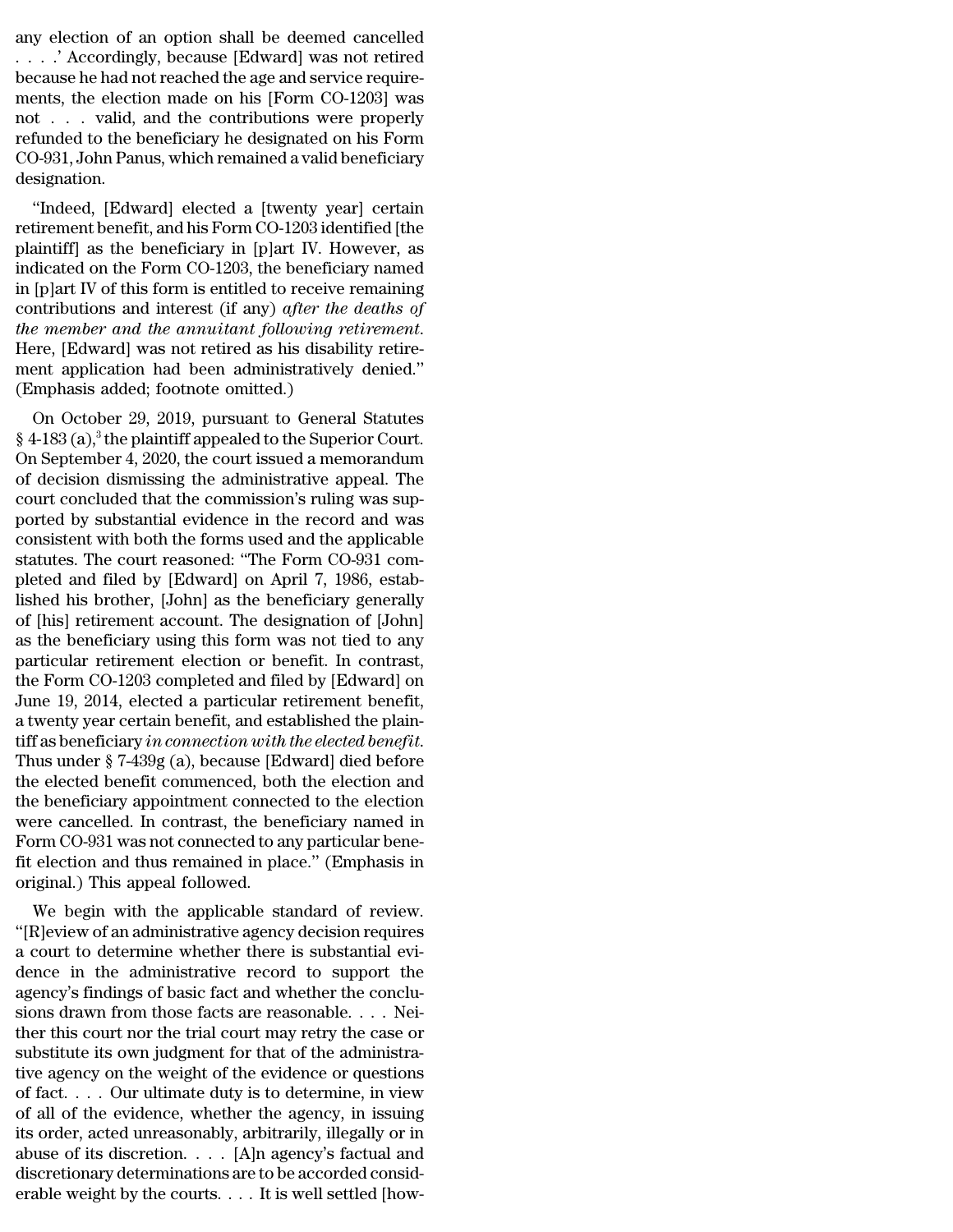ever] that we do not defer to the board's construction<br>of a statute—a question of law—when . . . the [provisions] at issue provisions] at issue  $\frac{1}{2}$ ever] that we do not defer to the board's construction<br>of a statute—a question of law—when  $\dots$  the [provi-<br>sions] at issue previously ha[v]e not been subjected to<br>indicial scrutiny or when the board's interpretation has ever] that we do not defer to the board's construction<br>of a statute—a question of law—when  $\dots$  the [provi-<br>sions] at issue previously ha[v]e not been subjected to<br>judicial scrutiny or when the board's interpretation has<br> ever] that we do not defer to the board's construction<br>of a statute—a question of law—when  $\dots$  the [provi-<br>sions] at issue previously ha[v]e not been subjected to<br>judicial scrutiny or when the board's interpretation has<br> ever] that we do not defer to the board's construction<br>of a statute—a question of law—when  $\ldots$  the [provi-<br>sions] at issue previously ha[v]e not been subjected to<br>judicial scrutiny or when the board's interpretation has ever] that we do not defer to the board's construction<br>of a statute—a question of law—when . . . the [provi-<br>sions] at issue previously ha[v]e not been subjected to<br>judicial scrutiny or when the board's interpretation has<br> a statute—a question of law—when  $\ldots$  the [provi-<br>ons] at issue previously ha[v]e not been subjected to<br>dicial scrutiny or when the board's interpretation has<br>t been time tested." (Internal quotation marks omit-<br>d.) Dept sions) at issue previously ha<sub>l</sub>  $v$  je not been subjected to judicial scrutiny or when the board's interpretation has<br>not been time tested." (Internal quotation marks omit-<br>ted.) *Dept. of Public Safety v. Board of Labor* 

has not been time tested." (Internal quotation marks omitted.) *Dept. of Public Safety v. Board of Labor Relations*, 296 Conn. 594, 598–99, 996 A.2d 729 (2010).<br>In the present case, neither § 7-439g nor § 7-440 (h) has be from been time tested. (internal quotation marks onlited.) Dept. of Public Safety v. Board of Labor Relations,<br>296 Conn. 594, 598–99, 996 A.2d 729 (2010).<br>In the present case, neither § 7-439g nor § 7-440 (h)<br>has been sub red. *Dept. of Fuotic safety* v. *board of Labor Redations*,<br>296 Conn. 594, 598–99, 996 A.2d 729 (2010).<br>In the present case, neither  $\S 7-439g$  nor  $\S 7-440$  (h)<br>has been subject to judicial review, and the commission<br>ha 250 Confi. 354, 356–55, 550 A.2d 725 (2010).<br>
In the present case, neither § 7-439g nor § 7-440 (h)<br>
has been subject to judicial review, and the commission<br>
has not claimed that its interpretation of the statutes<br>
is time In the present case, neither § 7-439g nor § 7-440 (h)<br>has been subject to judicial review, and the commission<br>has not claimed that its interpretation of the statutes<br>is time tested. Accordingly, to the extent that we are<br>r has been subject to judicial review, and the commission<br>has not claimed that its interpretation of the statutes<br>is time tested. Accordingly, to the extent that we are<br>required to interpret the applicable statutes, our revi has not claimed that its interpretation of the statutes<br>is time tested. Accordingly, to the extent that we are<br>required to interpret the applicable statutes, our review<br>is plenary. See *Commissioner of Public Safety* v. *B* the tested. Accordingly, to the extent that we are<br>quired to interpret the applicable statutes, our review<br>plenary. See *Commissioner of Public Safety v. Board*<br>Firearms Permit Examiners, 129 Conn. App. 414,<br>0, 21 A.3d 847 required to interpret the applicable statutes, our review<br>is plenary. See *Commissioner of Public Safety v. Board*<br>of *Firearms Permit Examiners*, 129 Conn. App. 414,<br>420, 21 A.3d 847, cert. denied, 302 Conn. 918, 27 A.3d<br>

to the refund of Firearms Permit Examiners, 129 Conn. App. 414, 420, 21 A.3d 847, cert. denied, 302 Conn. 918, 27 A.3d 369 (2011).<br>On appeal, the plaintiff claims that the court erred in affirming the commission's ruling by *Priedriks Lemit Examiners*, 125 Collii. App. 414, 420, 21 A.3d 847, cert. denied, 302 Conn. 918, 27 A.3d 369 (2011).<br>On appeal, the plaintiff claims that the court erred<br>in affirming the commission's ruling that John i  $420, 21$  A.5d  $647$ , Cert. defined,  $502$  Colint.  $516, 27$  A.5d  $369$  (2011).<br>On appeal, the plaintiff claims that the court erred<br>in affirming the commission's ruling that John is entitled<br>to the refund of Edward's ret obs (2011).<br>
On appeal, the plaintiff claims that the court erred<br>
in affirming the commission's ruling that John is entitled<br>
to the refund of Edward's retirement contributions<br>
under § 7-440 (h). She contends that Edwar On appeal, the plaintiff claims that the court erred<br>in affirming the commission's ruling that John is entitled<br>to the refund of Edward's retirement contributions<br>under  $\S$  7-440 (h). She contends that Edward "complied<br>wi in affirming the commission's ruling that John is entitled<br>to the refund of Edward's retirement contributions<br>under  $\S$  7-440 (h). She contends that Edward "complied<br>with the plain language on the forms" and properly<br>chan to the refund of Edward's retirement contributions<br>under  $\S$  7-440 (h). She contends that Edward "complied<br>with the plain language on the forms" and properly<br>changed his beneficiary designation to the plaintiff by<br>filing under § 7-440 (h). She contends that Edwa<br>with the plain language on the forms"<br>changed his beneficiary designation to the<br>filing Form CO-1203. The commission resp<br>denial of the plaintiff's request for a refund<br>contributi In the plain language on the forms and property<br>anged his beneficiary designation to the plaintiff by<br>ing Form CO-1203. The commission responds that the<br>nial of the plaintiff's request for a refund of retirement<br>ntributio changed ins beneficially designation to the plantiff by<br>filing Form CO-1203. The commission responds that the<br>denial of the plaintiff's request for a refund of retirement<br>contributions was consistent with §§ 7-439g and 7-4

ming Form CO-1205. The commission responds that the<br>denial of the plaintiff's request for a refund of retirement<br>contributions was consistent with §§ 7-439g and 7-440<br>(h). We agree with the commission.<br>We begin with the r defination the plantiful stequest for a return of retirement<br>contributions was consistent with §§ 7-439g and 7-440<br>(h). We agree with the commission.<br>We begin with the relevant statutes. Section 7-439g<br>(a) provides in rele (h). We agree with the commission.<br>We begin with the relevant statutes. Section 7-439g<br>(a) provides in relevant part that a member "may elect<br>one of the following optional forms for retirement<br>income by filing with the Re (ii). We agree with the relevant statutes. Section 7-439g<br>
(a) provides in relevant part that a member "may elect<br>
one of the following optional forms for retirement<br>
income by filing with the Retirement Commission a<br>
wri We begin with the relevant statutes. Section 7-439g<br>(a) provides in relevant part that a member "may elect<br>one of the following optional forms for retirement<br>income by filing with the Retirement Commission a<br>written elect (a) provides in relevant part that a member "may elect<br>one of the following optional forms for retirement<br>income by filing with the Retirement Commission a<br>written election on a form provided by the commission.<br> $\dots$  No op one of the following optional forms for retirement<br>income by filing with the Retirement Commission a<br>written election on a form provided by the commission.<br> $\dots$  No option shall be effective until a member has<br>retired, and income by filing with the Retirement Commission a<br>written election on a form provided by the commission.<br>... No option shall be effective until a member has<br>retired, and in the event a member dies prior to the<br>effective d No option shall be effective until a member has<br>tired, and in the event a member dies prior to the<br>fective date of commencement of benefits, any elec-<br>no of an option shall be deemed cancelled except as<br>ovided in subsecti

retired, and in the event a member dies prior to the effective date of commencement of benefits, any election of an option shall be deemed cancelled except as provided in subsection (d) of this section.  $\dots$ <sup>74</sup><br>Under § 7 setted, and in the event a member dies prior to the effective date of commencement of benefits, any election of an option shall be deemed cancelled except as provided in subsection (d) of this section.  $\cdot \cdot \cdot$ <sup>24</sup><br>Under enective date of confinement of benefits, any election of an option shall be deemed cancelled except as<br>provided in subsection (d) of this section.  $\ldots$ <sup>74</sup><br>Under § 7-440 (h), if a member who has elected a<br>retirement opt Let the subsection (d) of this section.  $\ldots$  ."<br>
Under § 7-440 (h), if a member who has elected a<br>
retirement option but has not completed the age and<br>
service requirements for retirement dies, "his contribu-<br>
tions to t Drovided in subsection (d) or this section.  $\ldots$ <br>Under § 7-440 (h), if a member who has elected a<br>retirement option but has not completed the age and<br>service requirements for retirement dies, "his contribu-<br>tions to the Under § 7-440 (h), if a member who has<br>retirement option but has not completed t<br>service requirements for retirement dies, "hi<br>tions to the fund plus such five per cent inte<br> $\dots$  shall be paid from the fund on the o<br>Retir In the present case, The present case, this contribu-<br>In the fund plus such five per cent interest, if any<br>In the paid from the fund on the order of the<br>different Commission to the beneficiary or benefici-<br>ies, if any, nam Service requirements for retriement thes, and contributions to the fund plus such five per cent interest, if any  $\ldots$  shall be paid from the fund on the order of the Retirement Commission to the beneficiary or beneficiar

tons to the rund plus such live per cent interest, if any<br>
... shall be paid from the fund on the order of the<br>
Retirement Commission to the beneficiary or beneficiaries, if any, named by such member."<br>
In the present case nation, Silan be paid from the fund of the order of the Retirement Commission to the beneficiary or beneficiaries, if any, named by such member."<br>In the present case, Edward initially filed a Form CO-931 designating John a Edward's contributions of the beneficial of beneficial and the present case, Edward initially filed a Form CO-<br>931 designating John as his beneficiary. It is undisputed<br>that, in the absence of an effective change of this d interest the present case, Edward initially filed a Form CO-<br>931 designating John as his beneficiary. It is undisputed<br>that, in the absence of an effective change of this designation, John was entitled to receive a refund In the present case, Edward initially filed a Form CO-931 designating John as his beneficiary. It is undisputed that, in the absence of an effective change of this designation, John was entitled to receive a refund of Edwa 931 designating John as his beneficiary. It is undisputed<br>that, in the absence of an effective change of this designation, John was entitled to receive a refund of<br>Edward's contributions to the retirement system and<br>intere that, in the absence of an effective change of this designation, John was entitled to receive a refund of Edward's contributions to the retirement system and interest thereon if Edward died before retiring. Thereafter, in nation, John was entitled to receive a refund of<br>Edward's contributions to the retirement system and<br>interest thereon if Edward died before retiring. There-<br>after, in connection with his application for early retire-<br>ment, Edward's contributions to the retirement system and<br>interest thereon if Edward died before retiring. There-<br>after, in connection with his application for early retire-<br>ment, Edward filed a Form CO-1203 electing an option<br>f interest thereon if Edward died before retiring. Thereafter, in connection with his application for early retirement, Edward filed a Form CO-1203 electing an option for his retirement income and designating the plaintiff a after, in connection with his application for early retirement, Edward filed a Form CO-1203 electing an option for his retirement income and designating the plaintiff as the beneficiary under that option, to receive remain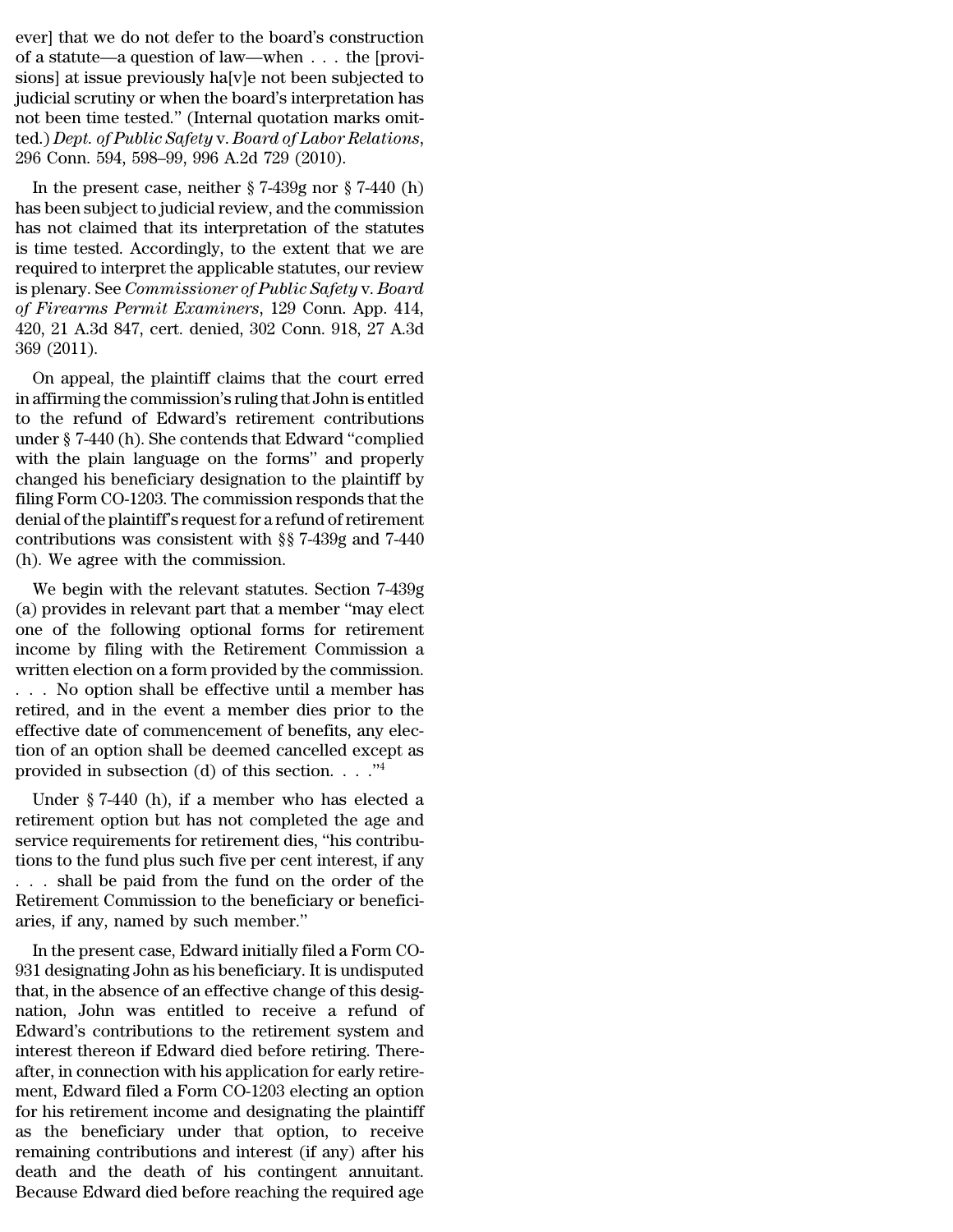for retirement, however, that option never became<br>effective and was deemed cancelled under § 7-439g.<br>The issue then is whether Edward's designation of the for retirement, however, that option never became<br>effective and was deemed cancelled under  $\S 7-439g$ .<br>The issue, then, is whether Edward's designation of the<br>plaintiff as his bonoficiary on his Form CO 1203 despite for retirement, however, that option never became<br>effective and was deemed cancelled under  $\S 7-439g$ .<br>The issue, then, is whether Edward's designation of the<br>plaintiff as his beneficiary on his Form CO-1203, despite<br>the for retirement, however, that option never became<br>effective and was deemed cancelled under  $\S 7-439g$ .<br>The issue, then, is whether Edward's designation of the<br>plaintiff as his beneficiary on his Form CO-1203, despite<br>the for retirement, however, that option never became<br>effective and was deemed cancelled under  $\S 7-439g$ .<br>The issue, then, is whether Edward's designation of the<br>plaintiff as his beneficiary on his Form CO-1203, despite<br>the for retirement, however, that option never became<br>effective and was deemed cancelled under  $\S 7-439g$ .<br>The issue, then, is whether Edward's designation of the<br>plaintiff as his beneficiary on his Form CO-1203, despite<br>the for retirement, however, that option never became<br>effective and was deemed cancelled under  $\S 7-439g$ .<br>The issue, then, is whether Edward's designation of the<br>plaintiff as his beneficiary on his Form CO-1203, despite<br>the effective and was deemed cancelled under § 7-439g.<br>The issue, then, is whether Edward's designation of the<br>plaintiff as his beneficiary on his Form CO-1203, despite<br>the statutorily mandated cancellation of the option he<br>re The issue, then, is wh<br>plaintiff as his benefi<br>the statutorily mand<br>requested on that for<br>beneficiary to receive<br>contributions and that it was not.<br>Although each for: antificant as its benefictary of fits Form CO-1205, despite<br>e statutorily mandated cancellation of the option he<br>quested on that form, was an effective change of his<br>neficiary to receive a refund of his retirement system<br>n the statutory manuated cancenation of the option he<br>requested on that form, was an effective change of his<br>beneficiary to receive a refund of his retirement system<br>contributions and the interest thereon. We conclude<br>that i

requested on that form, was an effective change of his<br>beneficiary to receive a refund of his retirement system<br>contributions and the interest thereon. We conclude<br>that it was not.<br>Although each form allows a member to de beneficiary to receive a rerund of its retriement system<br>contributions and the interest thereon. We conclude<br>that it was not.<br>Although each form allows a member to designate a<br>beneficiary, the forms are not interchangeabl contributions and the interest thereon. We concrude<br>that it was not.<br>Although each form allows a member to designate a<br>beneficiary, the forms are not interchangeable. Form<br>CO-931 specifies that the member is designating a Although each form allows a member to designate a<br>beneficiary, the forms are not interchangeable. Form<br>CO-931 specifies that the member is designating a bene-<br>ficiary "to receive . . . any and all sums due [to the<br>member] Although each form allows a member to designate a<br>beneficiary, the forms are not interchangeable. Form<br>CO-931 specifies that the member is designating a bene-<br>ficiary "to receive . . . any and all sums due [to the<br>member] beneficiary, the forms are not interchangeable. Form<br>CO-931 specifies that the member is designating a bene-<br>ficiary "to receive  $\dots$  any and all sums due [to the<br>member] from the Retirement System  $\dots$ ." The<br>form's certi CO-931 specifies that the member is designating a beneficiary "to receive . . . any and all sums due [to the<br>member] from the Retirement System . . . . " The<br>form's certification provides that the member "hereby<br>revoke[s] ficiary "to receive . . . any and all sums due [to the<br>member] from the Retirement System . . . . ." The<br>form's certification provides that the member "hereby<br>revoke[s] all previous appointments of beneficiaries<br>made by m member] from the Retirement System  $\ldots$   $\ldots$  "The<br>form's certification provides that the member "hereby<br>revoke[s] all previous appointments of beneficiaries<br>made by me, if any, and designate[s] the person(s)<br>named above form's certification provides that the member "hereby<br>revoke[s] all previous appointments of beneficiaries<br>made by me, if any, and designate[s] the person(s)<br>named above as beneficiary(ies) . . . to receive upon<br>my death a revoke[s] all previous appointments of beneficiarie made by me, if any, and designate[s] the person(s named above as beneficiary(ies)  $\ldots$  to receive upon my death any and all sums due me from the Retiremen System of whi ade by file, if any, and designates if the person(s)<br>
med above as beneficiary(ies) . . . to receive upon<br>
y death any and all sums due me from the Retirement<br>
stem of which I am a member. This designation shall<br>
main in e rained above as benencially (ies)  $\ldots$  to receive upon<br>my death any and all sums due me from the Retirement<br>System of which I am a member. This designation shall<br>remain in effect unless I subsequently change it by<br>writte

began any and an sunts due the front the Rethenent<br>System of which I am a member. This designation shall<br>remain in effect unless I subsequently change it by<br>written notice to the State Retirement Division."<br>In contrast, Fo system of which I all a hieliber. This designation shall<br>remain in effect unless I subsequently change it by<br>written notice to the State Retirement Division."<br>In contrast, Form CO-1203 concerns a member's<br>retirement income Fernant in effect uness 1 subsequently change it by<br>written notice to the State Retirement Division."<br>In contrast, Form CO-1203 concerns a member's<br>retirement income options and specifies that the mem-<br>ber is designating a In contrast, Form CO-1203 concerns a member's<br>retirement income options and specifies that the mem-<br>ber is designating a beneficiary "to receive remaining<br>contributions and interest (if any) *after* the deaths of<br>member an In contrast, Form CO-1203 concerns a member's<br>retirement income options and specifies that the mem-<br>ber is designating a beneficiary "to receive remaining<br>contributions and interest (if any) *after* the deaths of<br>member a retirement income options and specifies that the member is designating a beneficiary "to receive remaining contributions and interest (if any) *after* the deaths of member and annuitant." (Emphasis in original.) Significan ber is designating a beneficiary "to receive remaining<br>contributions and interest (if any) *after* the deaths of<br>member and annuitant." (Emphasis in original.) Signifi-<br>cantly, the form's certification does not reference t contributions and interest (if any) *after* the deaths of<br>member and annuitant." (Emphasis in original.) Signifi-<br>cantly, the form's certification does not reference the<br>designation of a beneficiary or the revocation of an member and annuitant." (Emphasis in original.) Significantly, the form's certification does not reference the designation of a beneficiary or the revocation of any prior designations. Instead, it provides: "I understand th cantly, the form's certification does not reference the<br>designation of a beneficiary or the revocation of any<br>prior designations. Instead, it provides: "I understand<br>that my signature on this form means that I will retire<br> designation of a beneficiary or the revocation of any<br>prior designations. Instead, it provides: "I understand<br>that my signature on this form means that I will retire<br>with Option C in force and effect unless I make a con-<br>t prior designations. Instead, it provides: "I understand<br>that my signature on this form means that I will retire<br>with Option C in force and effect unless I make a con-<br>trary option election prior to retirement. I acknowledg that my signature on this form means that I will retire<br>with Option C in force and effect unless I make a con-<br>trary option election prior to retirement. I acknowledge<br>that prior to signing this election, I had opportunity with Option C in force and effect unless I make a con-<br>trary option election prior to retirement. I acknowledge<br>that prior to signing this election, I had opportunity to<br>ask questions and obtain additional information fro trary option election prior to retirement. I acknowledge<br>that prior to signing this election, I had opportunity to<br>ask questions and obtain additional information from<br>[the retirement system] staff with regard to the effec that prior to signing this election, I had opportunity to<br>ask questions and obtain additional information from<br>[the retirement system] staff with regard to the effect<br>of such an election on my monthly payment. I under-<br>sta ask questions and obtain additional information from<br>[the retirement system] staff with regard to the effect<br>of such an election on my monthly payment. I under-<br>stand that I must inform [the retirement system] if I<br>receive [the retirement system] staff with regard to the effect<br>of such an election on my monthly payment. I under-<br>stand that I must inform [the retirement system] if I<br>receive a social security disability award prior to the<br>age of such an election on my monthly payment. I understand that I must inform [the retirement system] if I<br>receive a social security disability award prior to the<br>age of 62. I further understand that no change in this<br>income stand that I must inform [the retirement system] if I<br>receive a social security disability award prior to the<br>age of 62. I further understand that no change in this<br>income payment election can be made after my retire-<br>ment receive a social security disability award prior to the<br>age of 62. I further understand that no change in this<br>income payment election can be made after my retire-<br>ment for any reason, that is, I can never change this<br>paym age of 62. I further understand that no change in this<br>income payment election can be made after my retire-<br>ment for any reason, that is, I can never change this<br>payment election and choose another payment option."<br>(Empha income payment election can be made after my retirement for any reason, that is, I can never change this<br>payment election and choose another payment option."<br>(Emphasis in original.) In addition,  $\S$  7-439g (a) makes<br>clear ment for any reason, that is, I can never change this<br>payment election and choose another payment option."<br>(Emphasis in original.) In addition,  $\S 7-439g$  (a) makes<br>clear that the election made on Form CO-1203 does not<br>be payment election and choose another po<br>(Emphasis in original.) In addition,  $\S$  7-<br>clear that the election made on Form CO<br>become effective until the member has<br>the event a member dies prior to the e<br>commencement of benef In primes in original.) In addition,  $\frac{1}{2}$  ( $\frac{1}{2}$  and  $\frac{1}{2}$  and  $\frac{1}{2}$  are exert to the effective until the member has retired and, "in e event a member dies prior to the effective date of mmencement of ben dear that the effective until the member has retired and, "in<br>the event a member dies prior to the effective date of<br>commencement of benefits, any election of an option<br>shall be deemed cancelled . . . ."<br>The differences be

become enective until the member has retired and, in<br>the event a member dies prior to the effective date of<br>commencement of benefits, any election of an option<br>shall be deemed cancelled  $\ldots$ ."<br>The differences between the The event a member dies prior to the enective date of<br>commencement of benefits, any election of an option<br>shall be deemed cancelled  $\ldots$ ."<br>The differences between these forms are readily<br>apparent. The designation of a be Form CO-1203 is attendant to the member's election of an option<br>The differences between these forms are readily<br>apparent. The designation of a beneficiary on Form CO-<br>931 is unrelated to a member's choice of a retirement<br> The differences between these forms are readily<br>apparent. The designation of a beneficiary on Form CO-<br>931 is unrelated to a member's choice of a retirement<br>option, whereas the designation of a beneficiary on<br>Form CO-1203 The differences between these forms are readily<br>apparent. The designation of a beneficiary on Form CO-<br>931 is unrelated to a member's choice of a retirement<br>option, whereas the designation of a beneficiary on<br>Form CO-1203 apparent. The designation of a beneficiary on Form CO-931 is unrelated to a member's choice of a retirement option, whereas the designation of a beneficiary on Form CO-1203 is attendant to the member's election of a retire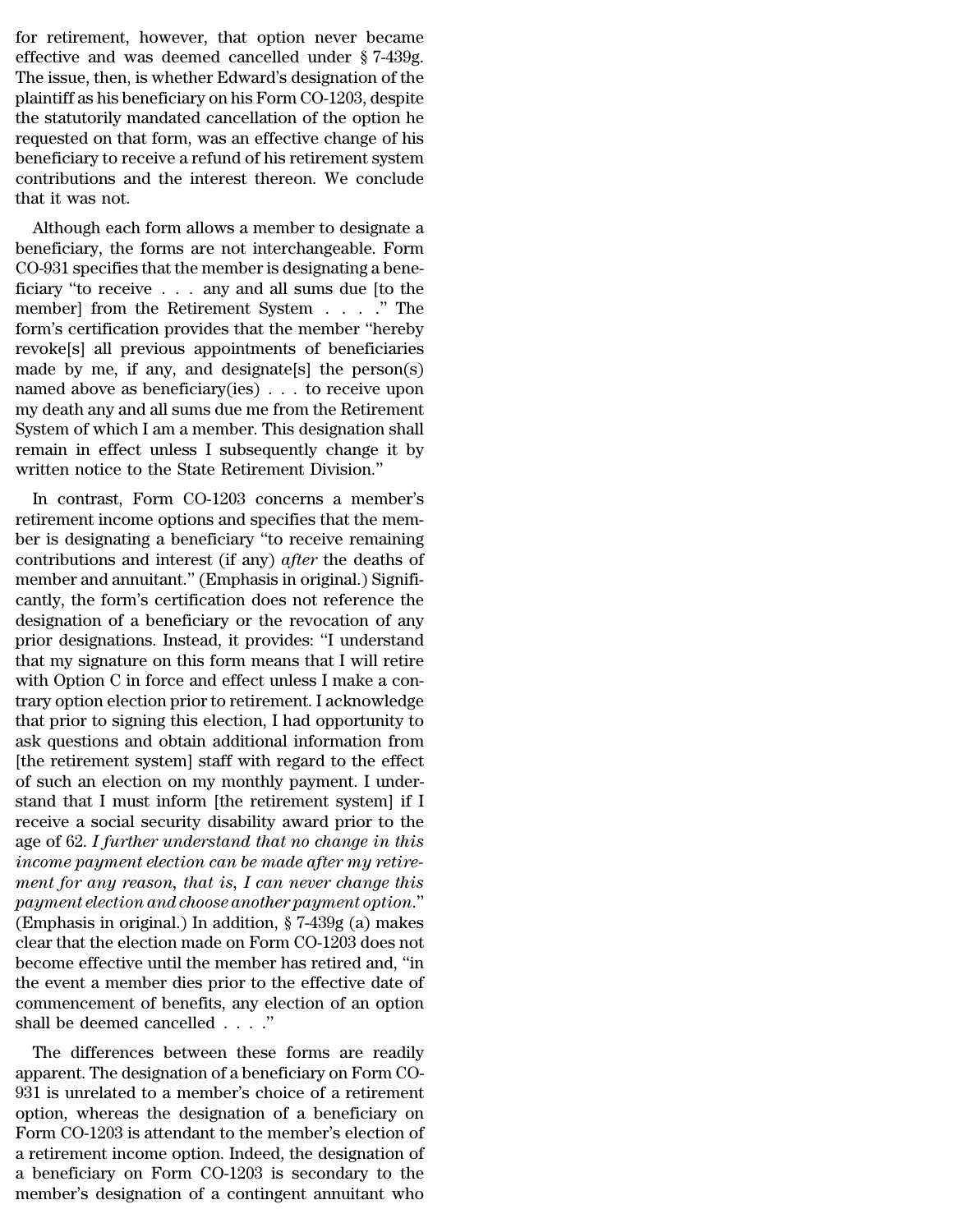would receive any remaining payments if the member<br>dies after retiring and receiving benefits under the<br>option selected Moreover although Ferm CO 931's cor would receive any remaining payments if the member<br>dies after retiring and receiving benefits under the<br>option selected. Moreover, although Form CO-931's cer-<br>tification unoquivocally states that the member is revok would receive any remaining payments if the member<br>dies after retiring and receiving benefits under the<br>option selected. Moreover, although Form CO-931's cer-<br>tification unequivocally states that the member is revok-<br>ing a would receive any remaining payments if the member<br>dies after retiring and receiving benefits under the<br>option selected. Moreover, although Form CO-931's cer-<br>tification unequivocally states that the member is revok-<br>ing a would receive any remaining payments if the member<br>dies after retiring and receiving benefits under the<br>option selected. Moreover, although Form CO-931's cer-<br>tification unequivocally states that the member is revok-<br>ing a would receive any remaining payments if the member<br>dies after retiring and receiving benefits under the<br>option selected. Moreover, although Form CO-931's cer-<br>tification unequivocally states that the member is revok-<br>ing a would receive any remaining payments if the member<br>dies after retiring and receiving benefits under the<br>option selected. Moreover, although Form CO-931's cer-<br>tification unequivocally states that the member is revok-<br>ing a beneficiaries. Fraction unequivocally states that the member is revok-<br>g all previous appointments of beneficiaries, Form<br>D-1203's certification does not refer to the beneficiary<br>signation in part IV or to any prior appointments of<br>mefi Edward in the clear statement in the constant of beneficiaries. Form<br>CO-1203's certification does not refer to the beneficiary<br>designation in part IV or to any prior appointments of<br>beneficiaries.<br>Despite these difference

rig an previous appointments of beneficiaries, Form<br>CO-1203's certification does not refer to the beneficiary<br>designation in part IV or to any prior appointments of<br>beneficiaries.<br>Despite these differences in the forms us CO-1203 s certification does not refer to the beneficiary<br>designation in part IV or to any prior appointments of<br>beneficiaries.<br>Despite these differences in the forms used by<br>Edward, and the clear statement in § 7-439g tha designation in part tv of to any prior appointments of<br>beneficiaries.<br>Edward, and the clear statement in § 7-439g that any<br>election of an option is deemed cancelled if the member<br>dies before receiving retirement benefits, Despite these differences in the forms used by<br>Edward, and the clear statement in § 7-439g that any<br>election of an option is deemed cancelled if the member<br>dies before receiving retirement benefits, the plaintiff<br>argues t Despite these differences in the forms used by<br>Edward, and the clear statement in § 7-439g that any<br>election of an option is deemed cancelled if the member<br>dies before receiving retirement benefits, the plaintiff<br>argues t Edward, and the clear statement in § 7-439g that any<br>election of an option is deemed cancelled if the member<br>dies before receiving retirement benefits, the plaintiff<br>argues that "[t]he explicit terms of [Form CO-1203 stat election of an option is deemed cancelled if the member<br>dies before receiving retirement benefits, the plaintiff<br>argues that "[t]he explicit terms of [Form CO-1203 state]<br>that this form is used to identify a beneficiary to dies before receiving retirement benefits, the plaintiff<br>argues that "[t]he explicit terms of [Form CO-1203 state]<br>that this form is used to identify a beneficiary to receive<br>... remaining contributions, not survivor benef argues that "[t]he explicit terms of [Form CO-1203 state]<br>that this form is used to identify a beneficiary to receive<br>... remaining contributions, not survivor benefits."<br>(Internal quotation marks omitted.) The plaintiff, that this form is used to identify a beneficiary to receive<br>
. . . . remaining contributions, not survivor benefits."<br>
(Internal quotation marks omitted.) The plaintiff, how-<br>
ever, omits a significant portion of the state *a.* . . . remaining contributions, not survivor benefits."<br>
(Internal quotation marks omitted.) The plaintiff, how-<br>
ever, omits a significant portion of the statement in part<br>
IV of Form CO-1203, which further specifies (Internal quotation marks omitted.) The plaintiff, how-<br>ever, omits a significant portion of the statement in part<br>IV of Form CO-1203, which further specifies that the<br>beneficiary is entitled to receive "remaining contrib ever, omits a significant portion of the statement in part<br>IV of Form CO-1203, which further specifies that the<br>beneficiary is entitled to receive "remaining contribu-<br>tions plus interest (if any) *after the deaths of memb* IV of Form CO-1203, which further specifies that the<br>beneficiary is entitled to receive "remaining contribu-<br>tions plus interest (if any) *after the deaths of member*<br>and annuitant." (Emphasis altered.) An annuitant is<br>"a beneficiary is entitled to receive "remaining contribu-<br>tions plus interest (if any) *after the deaths of member*<br>and annuitant." (Emphasis altered.) An annuitant is<br>"a beneficiary of an annuity." Merriam-Webster's Colle-<br> tions plus interest (if any) *after the deaths of member*<br>and annuitant." (Emphasis altered.) An annuitant is<br>"a beneficiary of an annuity." Merriam-Webster's Colle-<br>giate Dictionary (11th Ed. 2014) p. 50. As such, one<br>do and annuitant." (Emphasis altered.) An annuitant is<br>"a beneficiary of an annuity." Merriam-Webster's Collegiate Dictionary (11th Ed. 2014) p. 50. As such, one<br>does not become an annuitant until the annuity exists.<br>Pursuant "a beneficiary of an annuity." Merriam-Webster's Collegiate Dictionary (11th Ed. 2014) p. 50. As such, one does not become an annuitant until the annuity exists.<br>Pursuant to Form CO-1203, the option Edward chose would beco giate Dictionary (11th Ed. 2014) p. 50. As such, one<br>does not become an annuitant until the annuity exists.<br>Pursuant to Form CO-1203, the option Edward chose<br>would become effective only on his retirement and,<br>accordingly, does not become an annuitant until the annuity exists.<br>Pursuant to Form CO-1203, the option Edward chose<br>would become effective only on his retirement and,<br>accordingly, the annuity would come into existence<br>only on his ret Pursuant to Form CO-1203, the option Edward chose<br>would become effective only on his retirement and,<br>accordingly, the annuity would come into existence<br>only on his retirement. That the contingent annuitant's<br>interest aris would become effective only on his retirement and,<br>accordingly, the annuity would come into existence<br>only on his retirement. That the contingent annuitant's<br>interest arises only after a member's retirement is con-<br>firmed accordingly, the annuity would come into existence<br>
only on his retirement. That the contingent annuitant's<br>
interest arises only after a member's retirement is con-<br>
firmed by the general information and instructions poronly on his retirement. That the contingent annuitant's<br>interest arises only after a member's retirement is con-<br>firmed by the general information and instructions por-<br>tion of Form CO-1203, which provides: "If you should interest arises only after a member's retirement is confirmed by the general information and instructions portion of Form CO-1203, which provides: "If you should die within  $\ldots$  20 years (240 payments) *from your date of* firmed by the general information and instructions por-<br>tion of Form CO-1203, which provides: "If you should<br>die within . . . 20 years (240 payments) *from your*<br>date of retirement, the remaining payments will be<br>made to tion of Form CO-1203, which provides: "If you should<br>die within . . . 20 years (240 payments) *from your*<br>date of retirement, the remaining payments will be<br>made to your contingent annuitant(s)." (Emphasis<br>added.) Consequ die within . . . . 20 years (240 payments) *from your*<br>date of retirement, the remaining payments will be<br>made to your contingent annuitant(s)." (Emphasis<br>added.) Consequently, when Edward died before retir-<br>ing, the annui date of retirement, the remaining payments will be<br>made to your contingent annuitant(s)." (Emphasis<br>added.) Consequently, when Edward died before retir-<br>ing, the annuity option he chose never became effective,<br>and the bene made to your contingent annuitant(s)." (Emphasis<br>added.) Consequently, when Edward died before retir-<br>ing, the annuity option he chose never became effective,<br>and the benefits identified in Form CO-1203, including<br>those be added.) Consequently, when Edward died before retiring, the annuity option he chose never became effective,<br>and the benefits identified in Form CO-1203, including<br>those benefits the plaintiff as his designated beneficiary<br> ing, the annuity option he chose never became effective,<br>and the benefits identified in Form CO-1203, including<br>those benefits the plaintiff as his designated beneficiary<br>might have received, never materialized. Thus, it s and the benefits identified in Form CO-1203, including<br>those benefits the plaintiff as his designated beneficiary<br>might have received, never materialized. Thus, it simply<br>was not possible for the designation of the plainti those benefits the plaintiff as his designated beneficiary<br>might have received, never materialized. Thus, it simply<br>was not possible for the designation of the plaintiff as<br>the beneficiary to receive any remaining contribu might have received, never materialized. Thus, it simply<br>was not possible for the designation of the plaintiff as<br>the beneficiary to receive any remaining contributions<br>to ever take effect. This fact coupled with the langu was not possible for the designation of the plaintiff as<br>the beneficiary to receive any remaining contributions<br>to ever take effect. This fact coupled with the language<br>used in Form CO-1203 reinforces that the form is used e beneficiary to receive any remaining contributions<br>ever take effect. This fact coupled with the language<br>ed in Form CO-1203 reinforces that the form is used<br>r the sole purpose of electing a retirement income<br>tion that wi to ever take effect. This fact coupled with the language<br>used in Form CO-1203 reinforces that the form is used<br>for the sole purpose of electing a retirement income<br>option that will become effective on the member's<br>retireme

used in Form CO-1203 remordes that the form is used<br>for the sole purpose of electing a retirement income<br>option that will become effective on the member's<br>retirement, which never occurred in the present case.<br>The plaintiff For the sole purpose of electing a retirement income<br>option that will become effective on the member's<br>retirement, which never occurred in the present case.<br>The plaintiff also claims that this court should adopt<br>a standard by filing with the pecture of the member s<br>retirement, which never occurred in the present case.<br>The plaintiff also claims that this court should adopt<br>a standard of substantial rather than strict compliance<br>with the requi Fetrement, which never occurred in the present case.<br>The plaintiff also claims that this court should adopt<br>a standard of substantial rather than strict compliance<br>with the requirements for changing a beneficiary and<br>shoul The plaintiff also claims that this court should adopt<br>a standard of substantial rather than strict compliance<br>with the requirements for changing a beneficiary and<br>should conclude that Edward substantially complied<br>with th a standard of substantial rather than strict compliance<br>with the requirements for changing a beneficiary and<br>should conclude that Edward substantially complied<br>with those requirements by filing his Form CO-1203.<br>She cites with the requirements for changing a beneficiary and<br>should conclude that Edward substantially complied<br>with those requirements by filing his Form CO-1203.<br>She cites several cases involving the designation of a<br>beneficiary should conclude that Edward substantially complied<br>with those requirements by filing his Form CO-1203.<br>She cites several cases involving the designation of a<br>beneficiary in a life insurance policy in which courts<br>have appl with those requirements by filing his Form CO-1203.<br>She cites several cases involving the designation of a<br>beneficiary in a life insurance policy in which courts<br>have applied the substantial compliance doctrine to<br>determin She cites several cases involving the designation of a beneficiary in a life insurance policy in which courts have applied the substantial compliance doctrine to determine whether the insured had made a valid change of the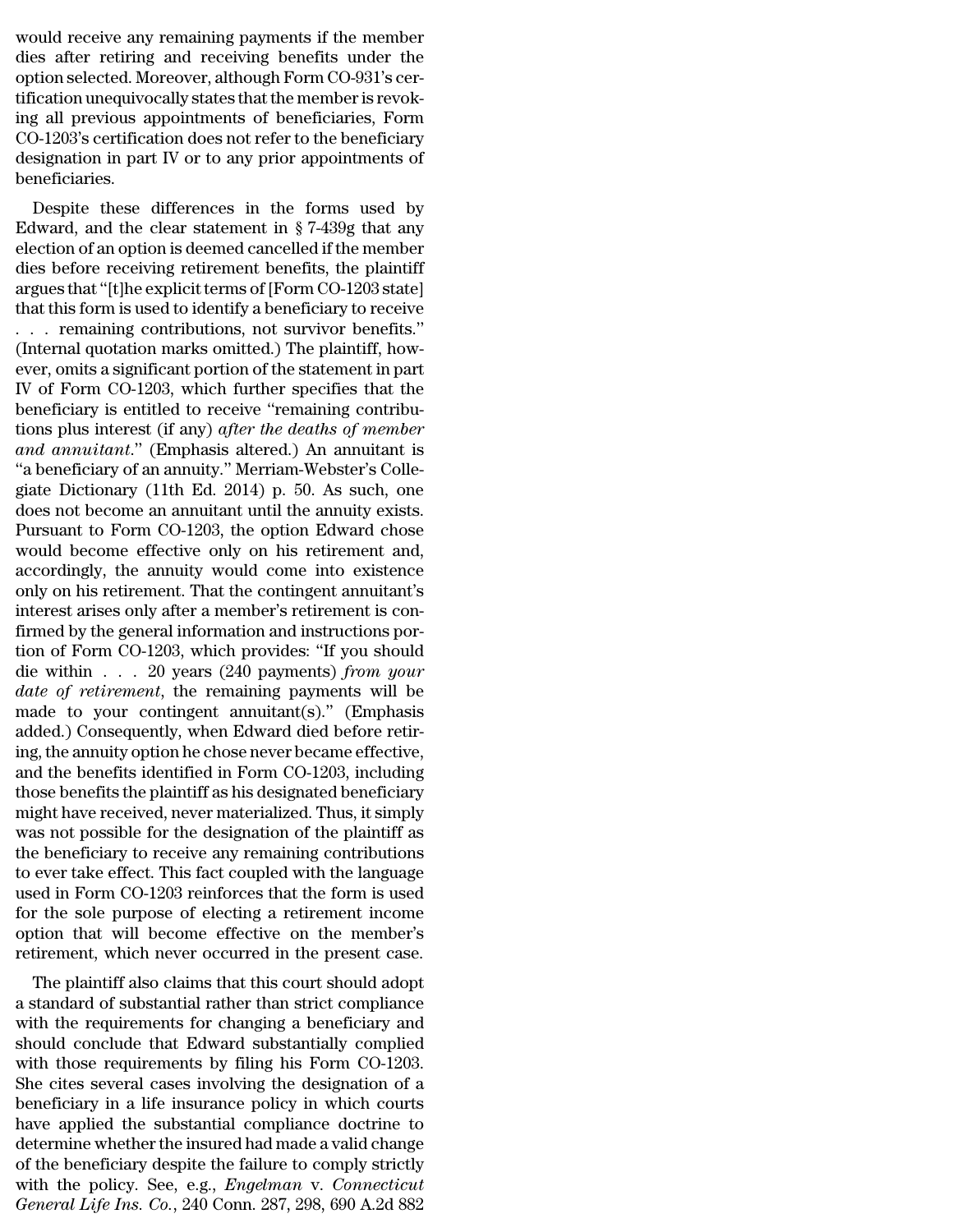$(1997)$  ("under the substantial compliance doctrine<br>...the owner of a life insurance policy will have effec-<br>tively changed the beneficiary if the following is proven: (1997) ("under the substantial compliance doctrine<br> $\ldots$  the owner of a life insurance policy will have effec-<br>tively changed the beneficiary if the following is proven:<br>(1) the owner clearly intended to change the benefi (1997) ("under the substantial compliance doctrine<br>  $\ldots$  the owner of a life insurance policy will have effec-<br>
tively changed the beneficiary if the following is proven:<br>
(1) the owner clearly intended to change the ben (1997) ("under the substantial compliance doctrine<br>  $\ldots$  the owner of a life insurance policy will have effec-<br>
tively changed the beneficiary if the following is proven:<br>
(1) the owner clearly intended to change the ben (1997) ("under the substantial compliance doctrine<br>  $\dots$  the owner of a life insurance policy will have effec-<br>
tively changed the beneficiary if the following is proven:<br>
(1) the owner clearly intended to change the bene (1997) ("under the substantial compliance doctrine<br>  $\dots$  the owner of a life insurance policy will have effec-<br>
tively changed the beneficiary if the following is proven:<br>
(1) the owner clearly intended to change the bene (1997) ("under the substantial compliance doctrine ... the owner of a life insurance policy will have effectively changed the beneficiary if the following is proven: (1) the owner clearly intended to change the beneficiar The bange of a mean is made pointly will have enectedly changed the beneficiary if the following is proven:<br>
) the owner clearly intended to change the beneficiary<br>
d to designate the new beneficiary; and (2) the owner<br>
s  $(1)$  the owner clearly interded to change the beneficiary<br>
(1) the owner clearly intended to change the beneficiary<br>
and to designate the new beneficiary; and (2) the owner<br>
has taken substantial affirmative action to ef

(1) the owner clearly intended to change the beneficiary<br>and to designate the new beneficiary; and (2) the owner<br>has taken substantial affirmative action to effectuate<br>the change in the beneficiary" (emphasis in original) and to designate the new beneficiary,  $dmd$  ( $2$ ) the owner<br>has taken substantial affirmative action to effectuate<br>the change in the beneficiary" (emphasis in original)).<br>The plaintiff's argument misses the point. Section has taken substantial animative action to enectuate<br>the change in the beneficiary" (emphasis in original)).<br>The plaintiff's argument misses the point. Section 7-<br>440 (h) does not require that any particular form must<br>be us The plaintiff's argument misses the point. Section 7-<br>440 (h) does not require that any particular form must<br>be used for a participant in the retirement system to<br>designate a beneficiary to receive a refund of his contri-<br> The plaintiff's argument misses the point. Section 7-<br>440 (h) does not require that any particular form must<br>be used for a participant in the retirement system to<br>designate a beneficiary to receive a refund of his contri-<br> 440 (h) does not require that any particular form must<br>be used for a participant in the retirement system to<br>designate a beneficiary to receive a refund of his contri-<br>butions on his death. In fact, counsel for the commiss be used for a participant in the retirement system to<br>designate a beneficiary to receive a refund of his contri-<br>butions on his death. In fact, counsel for the commission<br>conceded at oral argument before this court that no designate a beneficiary to receive a refund of his contributions on his death. In fact, counsel for the commission<br>conceded at oral argument before this court that no<br>particular form is required to change a beneficiary and butions on his death. In fact, counsel for the commission<br>conceded at oral argument before this court that no<br>particular form is required to change a beneficiary and<br>that, had Edward submitted a letter to the commission<br>ex conceded at oral argument before this court that no<br>particular form is required to change a beneficiary and<br>that, had Edward submitted a letter to the commission<br>expressing his intent to change his beneficiary, the com-<br>mi particular form is required to change a beneficiary and<br>that, had Edward submitted a letter to the commission<br>expressing his intent to change his beneficiary, the com-<br>mission would have honored that request. Thus, the<br>iss that, had Edward submitted a letter to the commission<br>expressing his intent to change his beneficiary, the com-<br>mission would have honored that request. Thus, the<br>issue is not whether Edward substantially complied<br>with the expressing his intent to change his beneficiary, the commission would have honored that request. Thus, the issue is not whether Edward substantially complied with the statute by using Form CO-1203 instead of Form CO-931 to mission would have honored that request. Thus, the<br>issue is not whether Edward substantially complied<br>with the statute by using Form CO-1203 instead of Form<br>CO-931 to revoke his earlier designation of John as his<br>beneficia issue is not whether Edward substantial<br>with the statute by using Form CO-1203 inst<br>CO-931 to revoke his earlier designation of<br>beneficiary. The issue is whether Edward's<br>CO-1203 reflected his clear intent to revok<br>designa In the statute by using FOIII CO-1205 instead of FOIII<br>D-931 to revoke his earlier designation of John as his<br>meficiary. The issue is whether Edward's use of Form<br>D-1203 reflected his clear intent to revoke his earlier<br>sig CO-351 to revoke his earlier designation of John as his<br>beneficiary. The issue is whether Edward's use of Form<br>CO-1203 reflected his clear intent to revoke his earlier<br>designation. For the reasons previously stated in this

behenciary. The issue is whether Edward's use of Form<br>CO-1203 reflected his clear intent to revoke his earlier<br>designation. For the reasons previously stated in this<br>opinion, we conclude that it did not.<br>The plaintiff clai CO-1203 renected ins clear intent to revoke ins earlier<br>designation. For the reasons previously stated in this<br>opinion, we conclude that it did not.<br>The plaintiff claims that "the only evidence in the<br>record regarding inte designation. For the Feasons previously stated in this<br>opinion, we conclude that it did not.<br>The plaintiff claims that "the only evidence in the<br>record regarding intent is McAdam and Comptroller<br>[Kevin] Lembo's finding tha opmon, we conclude that it dud not.<br>
The plaintiff claims that "the only evidence in the<br>
record regarding intent is McAdam and Comptroller<br>
[Kevin] Lembo's finding that Edward did intend that<br>
[the plaintiff] be his benef The plaintiff claims that "the only evidence in the<br>record regarding intent is McAdam and Comptroller<br>[Kevin] Lembo's finding that Edward did intend that<br>[the plaintiff] be his beneficiary and the plain language<br>on the for record regarding intent is McAdam and Comptroller<br>[Kevin] Lembo's finding that Edward did intend that<br>[the plaintiff] be his beneficiary and the plain language<br>on the form." First, McAdam's statement in a letter<br>expressing [Kevin] Lembo's finding that Edward did intend that<br>[the plaintiff] be his beneficiary and the plain language<br>on the form." First, McAdam's statement in a letter<br>expressing her belief that Edward intended to designate<br>the [the plaintiff] be his beneficiary and the plain language<br>on the form." First, McAdam's statement in a letter<br>expressing her belief that Edward intended to designate<br>the plaintiff as his beneficiary is not a finding as to<br> on the form." First, McAdam's statement in a letter<br>expressing her belief that Edward intended to designate<br>the plaintiff as his beneficiary is not a finding as to<br>Edward's intent, rather, it is simply McAdam's opinion.<br>Se expressing her belief that Edward intended to designate<br>the plaintiff as his beneficiary is not a finding as to<br>Edward's intent, rather, it is simply McAdam's opinion.<br>Second, the plain language of the form does not suppor the plaintiff as his beneficiary is not a finding as to<br>Edward's intent, rather, it is simply McAdam's opinion.<br>Second, the plain language of the form does not support<br>the plaintiff's position. The designation of the plain Edward's intent, rather, it is simply McAdam's opinion.<br>Second, the plain language of the form does not support<br>the plaintiff's position. The designation of the plaintiff<br>on Form CO-1203 was tied to Edward's election of a<br> Second, the plain language of the form does not support<br>the plaintiff's position. The designation of the plaintiff<br>on Form CO-1203 was tied to Edward's election of a<br>retirement benefit that never occurred because Edward<br>di the plaintiff's position. The designation of the plaintiff<br>on Form CO-1203 was tied to Edward's election of a<br>retirement benefit that never occurred because Edward<br>died before he retired. Consequently, the designation<br>of a on Form CO-1203 was tied to Edward's election of a<br>retirement benefit that never occurred because Edward<br>died before he retired. Consequently, the designation<br>of a beneficiary on Form CO-1203, particularly one that<br>was not retirement benefit that never occurred because Edward<br>died before he retired. Consequently, the designation<br>of a beneficiary on Form CO-1203, particularly one that<br>was not fully completed, forecloses a finding that<br>Edward died before he retired. Consequently, the designation<br>of a beneficiary on Form CO-1203, particularly one that<br>was not fully completed, forecloses a finding that<br>Edward "clearly intended to change [his] beneficiary<br>and to d of a beneficiary on Form CO-1203, particularly one that<br>was not fully completed, forecloses a finding that<br>Edward "clearly intended to change [his] beneficiary<br>and to designate the new beneficiary" by submitting<br>Form CO-12 was not fully completed, forecloses a finding that<br>Edward "clearly intended to change [his] beneficiary<br>and to designate the new beneficiary" by submitting<br>Form CO-1203. *Engelman* v. Connecticut General Life<br>Ins. Co., sup Edward "clearly intended to change [his] beneficiary<br>and to designate the new beneficiary" by submitting<br>Form CO-1203. *Engelman* v. Connecticut General Life<br>Ins. Co., supra, 240 Conn. 298. In other words, there<br>is no lang and to designate the new beneficiary" by submitting<br>Form CO-1203. *Engelman* v. *Connecticut General Life*<br>*Ins. Co.*, supra, 240 Conn. 298. In other words, there<br>is no language in Edward's Form CO-1203 that would<br>indicate Form CO-1203. *Engelman v. Connecticut Genera*<br>*Ins. Co.*, supra, 240 Conn. 298. In other words,<br>is no language in Edward's Form CO-1203 that v<br>indicate that he intended to change his beneficia<br>all purposes rather than to s. Co., supra, 240 Conn. 256. In other words, there<br>no language in Edward's Form CO-1203 that would<br>dicate that he intended to change his beneficiary for<br>purposes rather than to designate a beneficiary in<br>nmection with his is no language in Edward's Form CO-1205 that would<br>indicate that he intended to change his beneficiary for<br>all purposes rather than to designate a beneficiary in<br>connection with his election of a specific retirement<br>incom

mulcate that he intended to change its beneficiary for<br>all purposes rather than to designate a beneficiary in<br>connection with his election of a specific retirement<br>income option that never became effective.<br>In sum, Edward an purposes rather than to designate a benefictary in<br>connection with his election of a specific retirement<br>income option that never became effective.<br>In sum, Edward never satisfied the age and service<br>requirements for ret connection with its election of a specific retirement<br>income option that never became effective.<br>requirements for retirement, and, thus, his election on<br>Form CO-1203 never became effective. See General<br>Statutes § 7-439g (a In sum, Edward never became enective.<br>
In sum, Edward never satisfied the age and service<br>
requirements for retirement, and, thus, his election on<br>
Form CO-1203 never became effective. See General<br>
Statutes § 7-439g (a). B In sum, Edward never satisfied the age and service<br>requirements for retirement, and, thus, his election on<br>Form CO-1203 never became effective. See General<br>Statutes § 7-439g (a). Because that option never became<br>effective, requirements for retirement, and, thus, his election on<br>Form CO-1203 never became effective. See General<br>Statutes § 7-439g (a). Because that option never became<br>effective, Edward's designation of the plaintiff as his<br>benef Form CO-1203 never became effective. See Statutes  $\S 7-439g$  (a). Because that option never effective, Edward's designation of the plaintificantly under that option also never becantive. Accordingly, we conclude that the